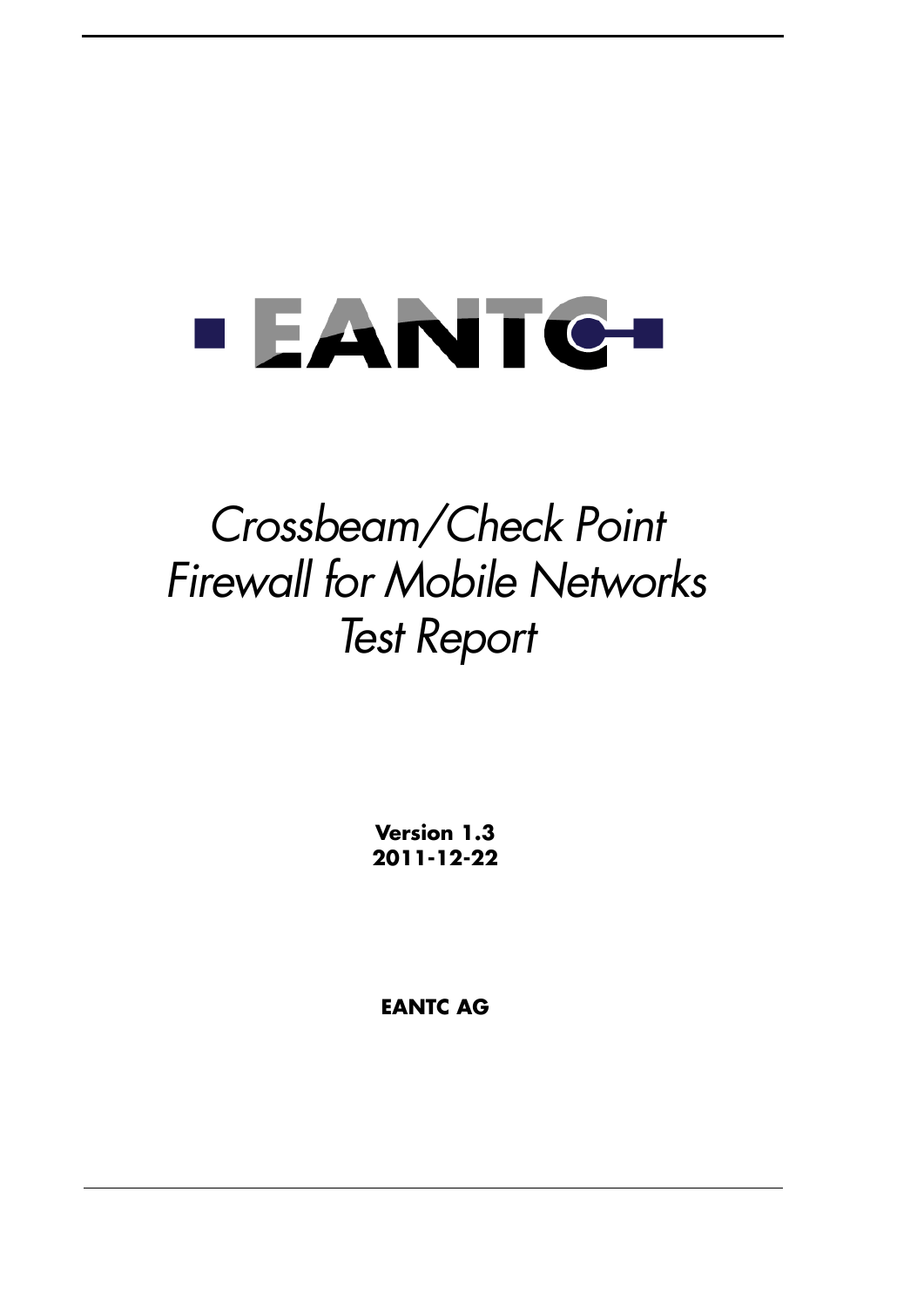### **Copyright (C) 2011 EANTC European Advanced Networking Test Center Aktiengesellschaft**

This document is copyrighted by EANTC AG. It may not, in whole or in part, be reproduced, transmitted by any means or stored in any web site or electronic retrieval system without the prior written permission of EANTC AG. EANTC AG grants the receiving party of this test plan a non-transferrable right to use this document for internal purposes with regards to projects with EANTC.

All copies must retain and reproduce this copyright notice and all other copyright notices contained within the original material.

Salzufer 14D D–10587 Berlin **Germany** 

Tel. +49. (0)30. 318 05 95–0 Fax  $+49.$  (0)30. 318 05 95-10 E-Mail info@eantc.de WWW http://www.eantc.de/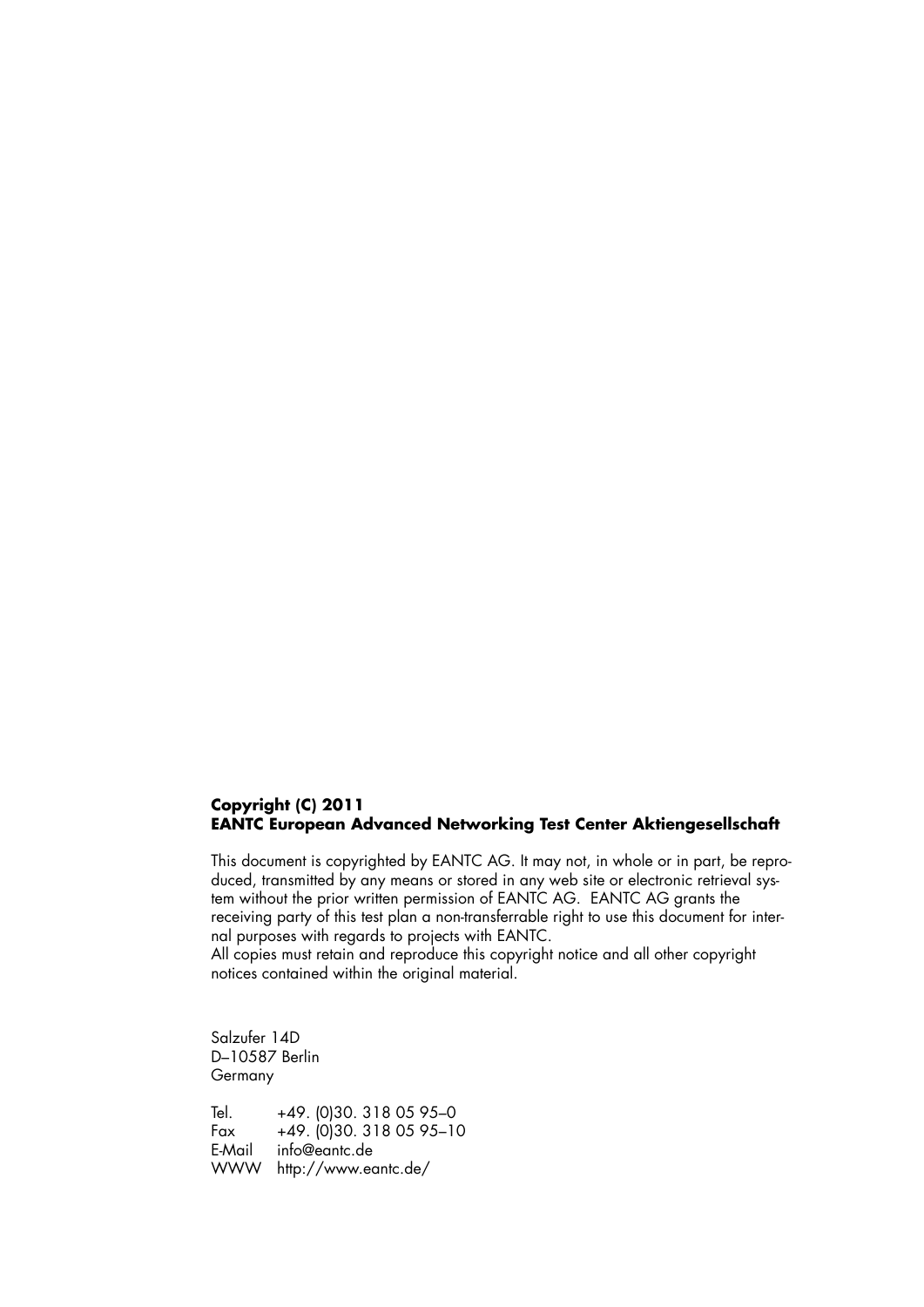## Table of Contents

| Test Run 5 (TCP Session Setup Rate - NAT and IPS enabled) 26 |  |
|--------------------------------------------------------------|--|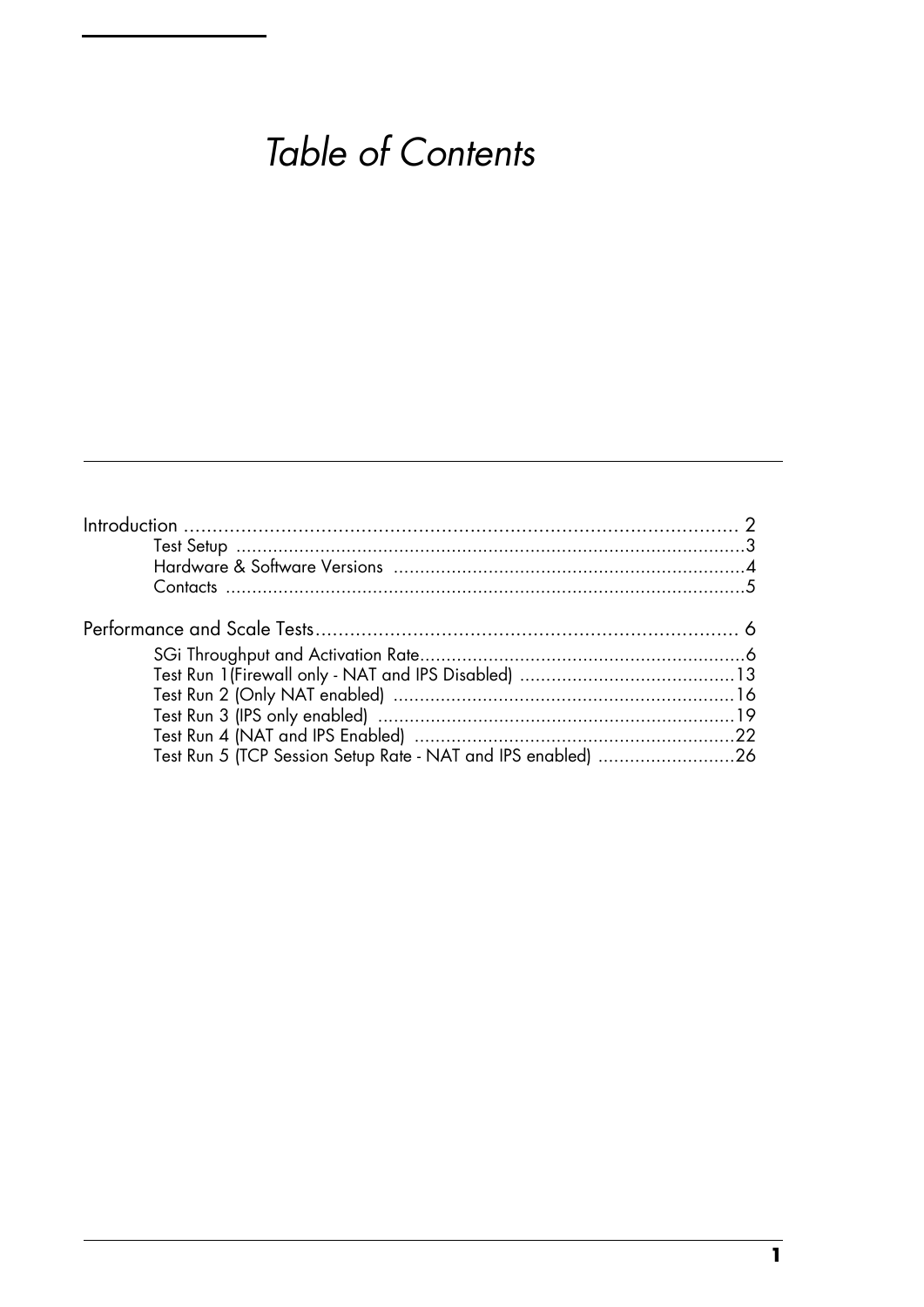## <span id="page-3-0"></span>1 Introduction

Light Reading online publication contracted EANTC in November 2011 to execute a test program to validate the Crossbeam's X80-S performance and scalability in the context of Long Term Evolution (LTE) Mobile Networks.

Crossbeam offers a consolidated approach to network security. The Crossbeam solution is a blade server that is able to ran various applications all within the same chassis saving service providers network resources such as switches, routers and load balancers.

The specific tests documented here focus on mobile service provider deployment scenarios on the SGi interface - the interface connecting the Evolved Packet Core (EPC) to the Packet Data Network (PDN).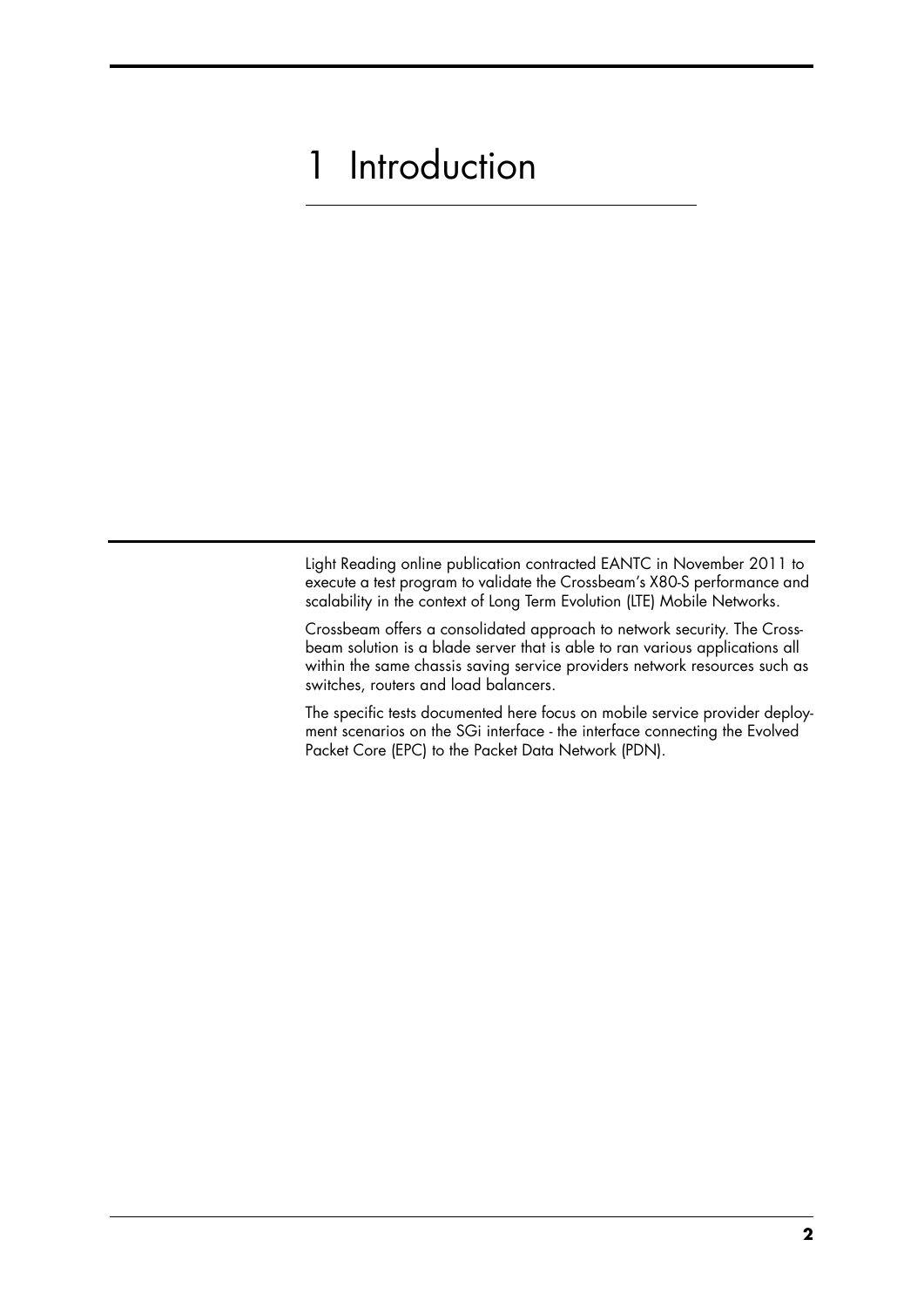

### **Test Setup**

The test setup is shown below.

<span id="page-4-0"></span>

| TABLE 1. | <b>Test Setup - Interface Details</b> |
|----------|---------------------------------------|
|          |                                       |

| <b>IP Range</b>                | <b>Tester Port</b>              | <b>Function</b>         |
|--------------------------------|---------------------------------|-------------------------|
| 11.10.0.0/16 to 11.13.0.0/16   | Traffic Generator 1 port 1 to 4 | <b>Client Emulation</b> |
| 11.20.0.0/16 to 11.23.0.0/16   | Traffic Generator 2 port 1 to 4 | Server Emulation        |
| 51.10.0.0/16 to 51.13.0.0/16   | Traffic Generator 3 port 1 to 4 | <b>Client Emulation</b> |
| 51.20.0.0/16 to 51.23.0.0/16   | Traffic Generator 4 port 1 to 4 | Server Emulation        |
| 91.10.0.0/16 to 91.13.0.0/16   | Traffic Generator 5 port 1 to 4 | <b>Client Emulation</b> |
| 91.20.0.0/16 to 91.23.0.0/16   | Traffic Generator 6 port 1 to 4 | Server Emulation        |
| 131.10.0.0/16 to 131.13.0.0/16 | Traffic Generator 7 port 1 to 4 | <b>Client Emulation</b> |
| 131.20.0.0/16 to 131.23.0.0/16 | Traffic Generator 8 port 1 to 4 | Server Emulation        |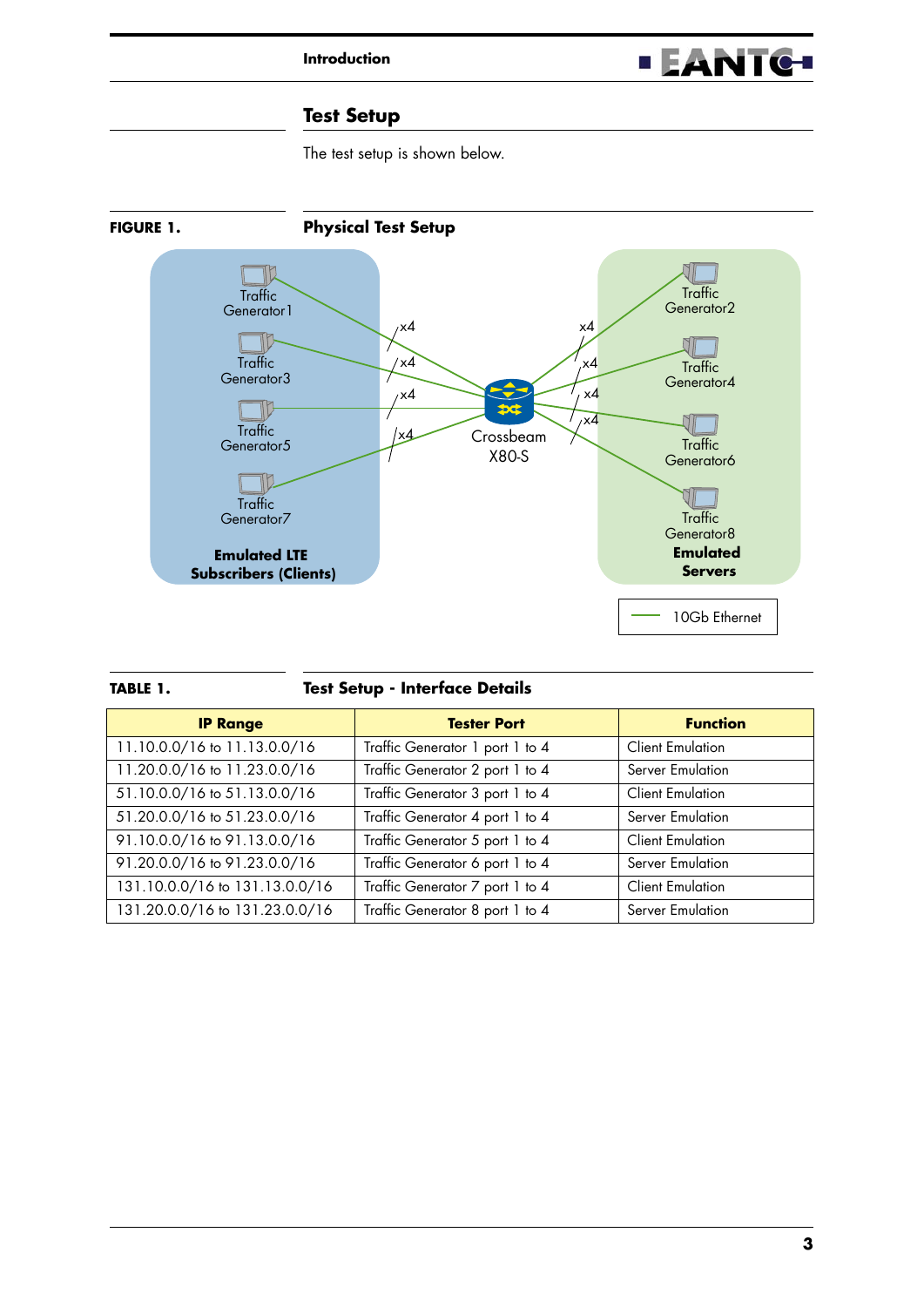



### **Hardware & Software Versions**

The following tables describe the tester and device under test hardware and software. They will be filled in during the test execution.

<span id="page-5-0"></span>

| TABLE 2. | Analyzer Equipment Hardware & Software Versions |                 |                         |  |
|----------|-------------------------------------------------|-----------------|-------------------------|--|
|          | <b>Vendor</b>                                   | <b>Hardware</b> | <b>Software Version</b> |  |
|          | Spirent                                         | Avalanche 3100B | 3.80GA                  |  |

### **TABLE 3. Device Under Test (DUT) Hardware & Software Versions**

| <b>Vendor</b> | <b>Hardware</b>   | <b>Software Version</b>      |
|---------------|-------------------|------------------------------|
| Crossbeam     | X80-S with        | <b>Board Revision: AD</b>    |
|               | 4 x NPM 9650 &    | Control FPGA Revision: 0x207 |
|               | 8x APMs 9600 24GB | Focus FPGA Revision: 0x207   |
|               | RAM               | XOS 9.6                      |
| Check Point   | Firewall-1        | Major version: R75.20        |
|               |                   | version ID: 2                |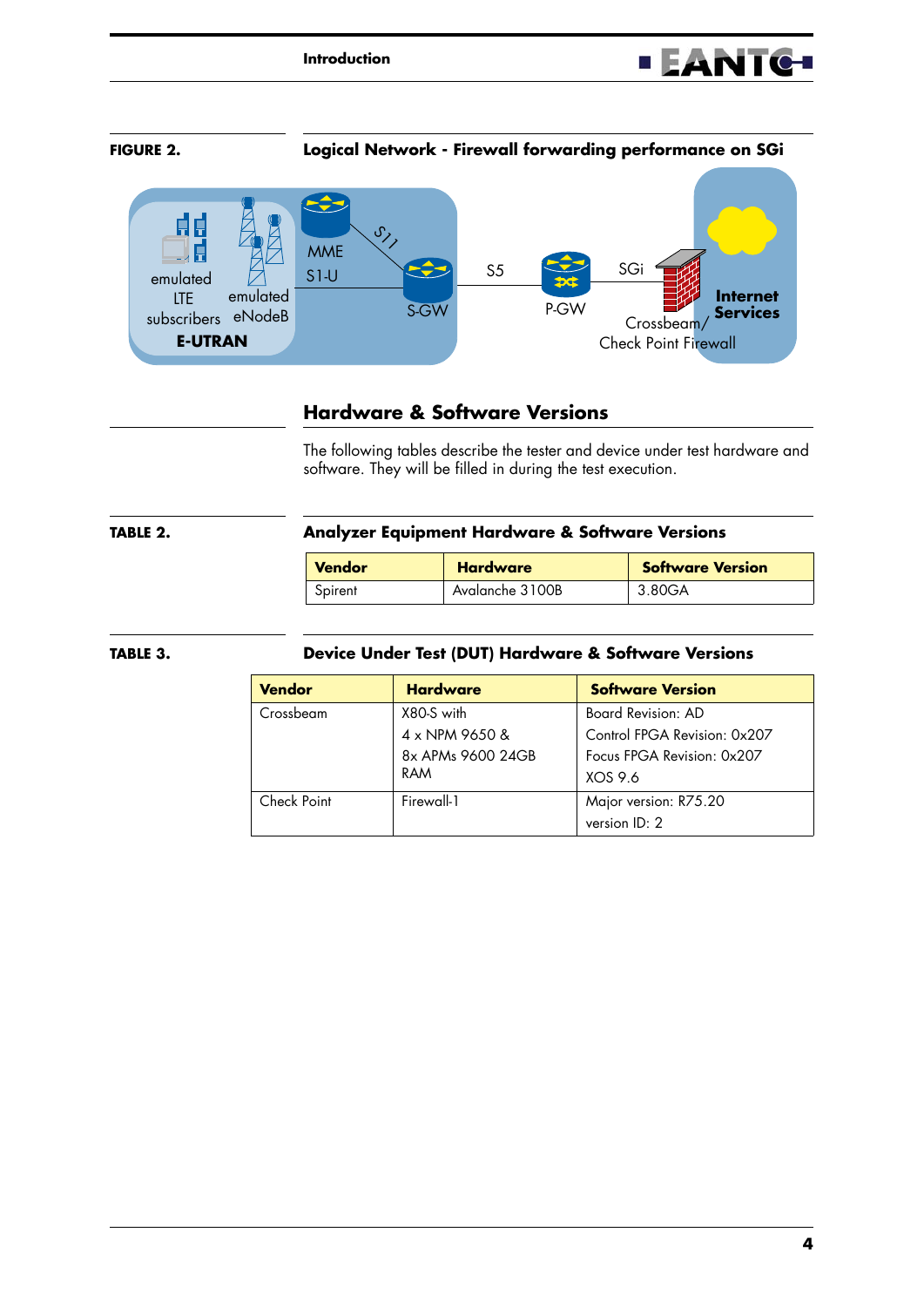![](_page_6_Picture_1.jpeg)

| TABLE 4.     | <b>Crossbeam X80-S Chassis Setup</b> |                    |                    |               |
|--------------|--------------------------------------|--------------------|--------------------|---------------|
| <b>Slot</b>  | <b>Present</b>                       | <b>Module Name</b> | <b>Module Type</b> | <b>Status</b> |
|              | Yes                                  | np1                | NP9650             | Up            |
| $\mathbf{2}$ | Yes                                  | np2                | NP9650             | Up            |
| 3            | Yes                                  | np3                | NP9650             | Up            |
| 4            | Yes                                  | np4                | NP9650             | Up            |
| 5            | Yes                                  | ap3                | AP9600             | Active        |
| 6            | Yes                                  | ap4                | AP9600             | Active        |
| 7            | Yes                                  | ap5                | AP9600             | Active        |
| 8            | Yes                                  | ap6                | AP9600             | Active        |
| 9            | Yes                                  | ap7                | AP9600             | Active        |
| 10           | Yes                                  | ap8                | AP9600             | Active        |
| 11           | Yes                                  | ap9                | AP9600             | Active        |
| 12           | Yes                                  | ap10               | AP9600             | Active        |
| 13           | Yes                                  | cp1                | CP9600             | Up            |
| 14           | No                                   | n/a                | n/a                | n/a           |

### <span id="page-6-0"></span>**Contacts**

**Crossbeam**, 80 Central Street Boxborough, MA 01719, U.S.A **EANTC AG**, Salzufer 14, 10587 Berlin, Germany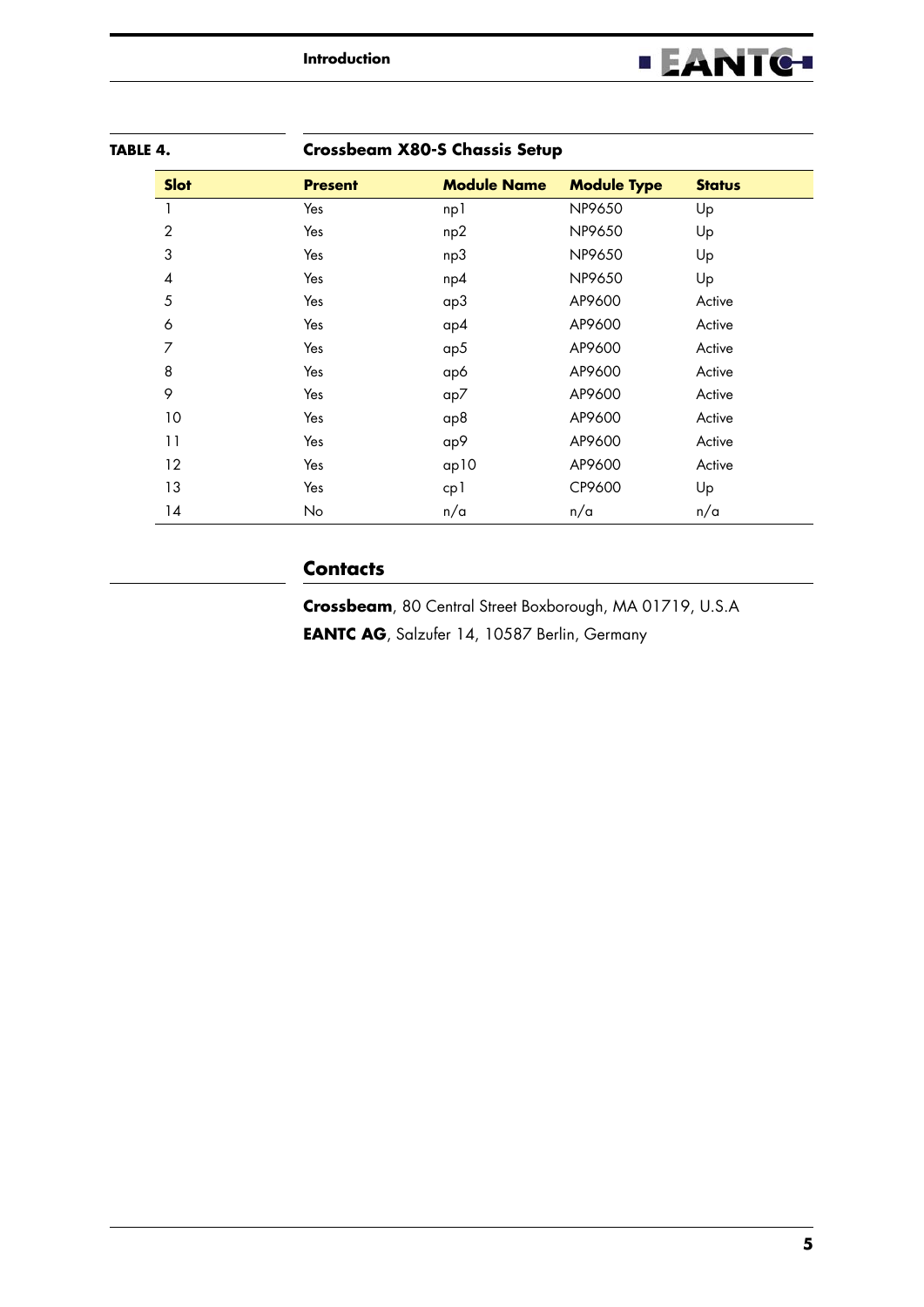## <span id="page-7-0"></span>2 Performance and Scale Tests

### **2.1 SGi Throughput and Activation Rate**

<span id="page-7-1"></span>

| We verified that the Crossbeam/Check Point firewall is able to support up<br>to 107 Gbit/s throughput of IPv4 flows between emulated mobile users and<br>emulated servers while performing the following functions: firewall,<br>Network Address Translation (NAT) and Intrusion Prevention System (IPS).                                                                                                                                                                                                                                                                                                              |
|------------------------------------------------------------------------------------------------------------------------------------------------------------------------------------------------------------------------------------------------------------------------------------------------------------------------------------------------------------------------------------------------------------------------------------------------------------------------------------------------------------------------------------------------------------------------------------------------------------------------|
| This test case aims to evaluate the performance of the firewall inserted in the<br>SGi interface, upstream from the P-GW towards the Internet under realistic<br>loads. At this interface packet streams are presented as clear IPv4 traffic<br>(unencrypted) and without any tunnel headers (such as GTP). At this position<br>in the network the firewall will deal with an aggregation of all mobile<br>subscribers attached to the packet gateway - the number of subscribers<br>attached to the Evolved Packet Core (EPC) will depend on the size of the<br>network and the geographical organization of the EPC. |
| For the test, consumer IPv4 application streams are emulated (95% HTTP,<br>5% mix of DNS, SmartPhone OS Updates, SMTP, POP3). In addition, a<br>number of supplementary firewall features are activated for certain test runs<br>in order to quantify their performance impact (if at all). The features include<br>network address translation (NAT) in 1:1 mode and intrusion prevention<br>system (IPS).                                                                                                                                                                                                            |
| In the test, real subscribers are being created by the traffic generator<br>(Spirent Avalanche). The Spirent terminology of "Simulated User" is synony-<br>mous with the term subscriber. Depending on the series of actions the<br>specific subscriber is tasked to accomplish, the relationship of Simulated<br>Users (SimUser) to TCP Connections to Layer 7 Transactions will vary (as in<br>a real subscriber in a production network). A subscriber is therefore a single<br>User Equipment (UE). Each UE is responsible for more than one TCP connec-<br>tion.                                                  |
|                                                                                                                                                                                                                                                                                                                                                                                                                                                                                                                                                                                                                        |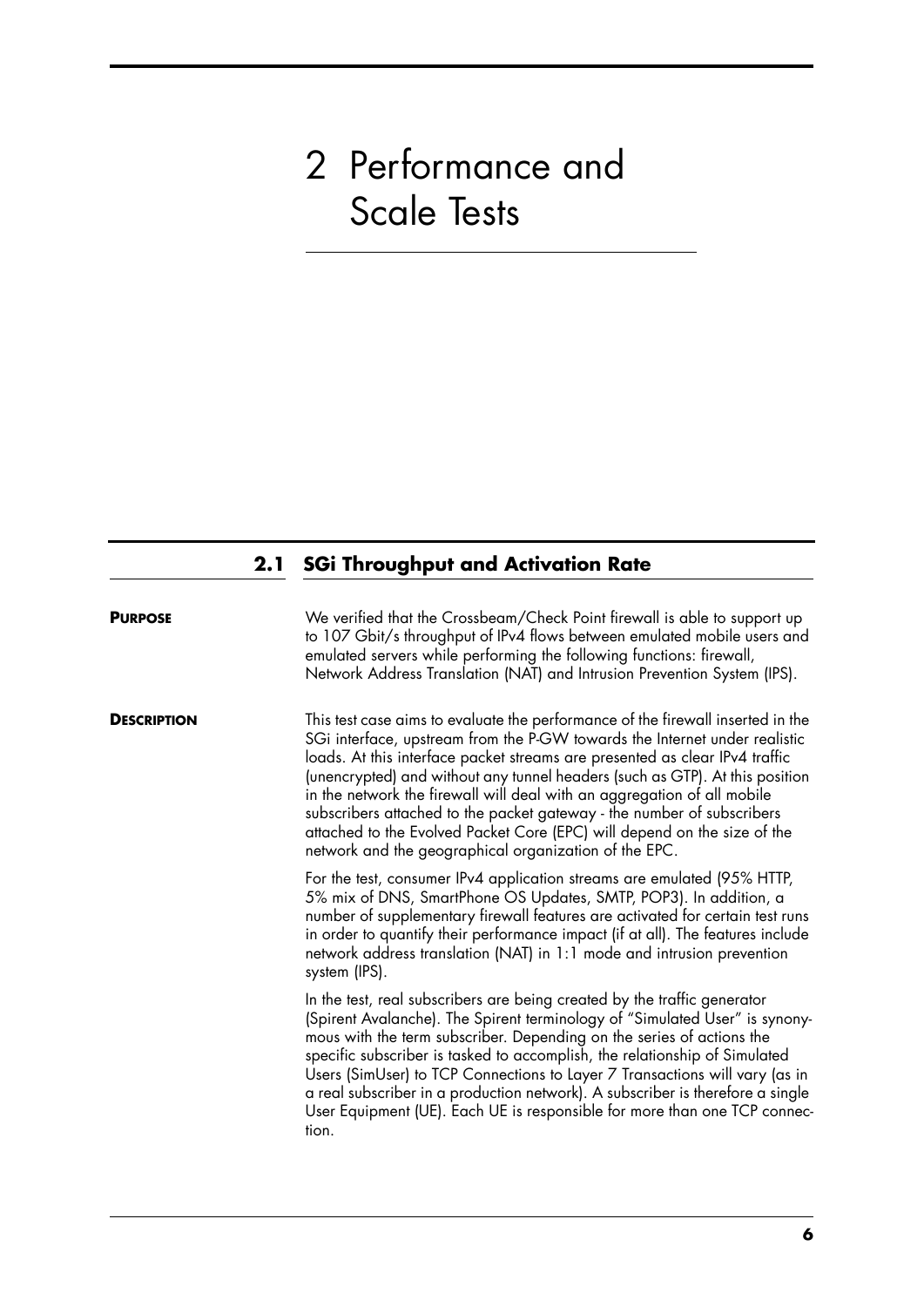### **Performance and Scale Tests**

Using the traffic distribution chosen for the test, the system will split the SimUsers according to the following logic: From an instantaneously scheduled 100 SimUsers, 95 SimUsers will be executing HTTP page requests, 2 users will be transferring SMTP messages, 1 user will be performing DNS, and 1 User will be transferring a large bulk object. The number of simulated users varies according to a loading curve and increases after a step to a sustaining period, then ramps down. The relative number by protocol will dynamically adapt within the ratios described to the number of open simulated users.

**EANTG-**

For the user performing HTTP, when the system needs to schedule a new user (Evaluated heuristically every 200 milliseconds based on real world conditions, constrains, and the desired position of the testing curve), the system instantiates a new simulated user (Simulated User Animating in the graphs below). The SimUser is assigned a MAC address, and an IP address. The Simulated user will then begin to request a new web page which will results in new TCP connection for the Level 1 URL. The SimUser will issue an HTTP GET to the first server, measuring errors and response times, as well as HTTP Error codes. The SimUser will open additional TCP session the level 2 URLs. The user will then wait 8 seconds and request a 4 Kb Large JPG object (Final Level 2 URL) and then upon receipt will close the connections. At this point the Completed SimUser count is 0, the Completed TCP Connection count is 3, and the Completed transaction count is 5. This is repeated with 2 additional servers. At the end of the Simulated user ActionList, the SimUser is deallocated. Per simulated user pass, the SimUser count is increased by 1, TCP Connection count is increased by 9, and transaction count is increased by 15.

For the SMTP Simulated user, a TCP Connection is opened, and an SMTP message is formed with an attachment of 64 Kb bytes from user1@crossbeam.com to user2@crossbeam.com, and then the message is sent to a mail server (emulated as well). In this case, per pass of this simulated user, the SimUser count is 1, the TCP connection is 1, and the transaction is 1.

For the POP3 Simulated user, the server is an emulated mail store, with a mailbox called 'cb'. The POP3 mailbox will store 1 or 2 (Equal probability) of messages 64 bytes long when checked. On the client side, the POP3 simulated user will log in to the mailbox account, CHECK for new messages, then RETRIEVE mail. By the end of the POP3 SimUser, the SimUser count goes up by 1, the TCP connection is increased by 1.

For DNS SimUsers, the server emulated a DNS Zone called 'Crossbeam' with an A Record resolving www.crossbeam.com. The SimUser will issue a DNS record lookup for www.crossbeam.com. By one pass of this SimUser, the SimUser count is incremented by 1, the TCP connection is increased by 1, and the transaction count is increased by 1.

For the Bulk User Simulated User, the client will request a 2 Mb object. By the end of the SimUser, the SimUser count increases by 1, the TCP connection count increases by 1, and the Transaction count increases by 1.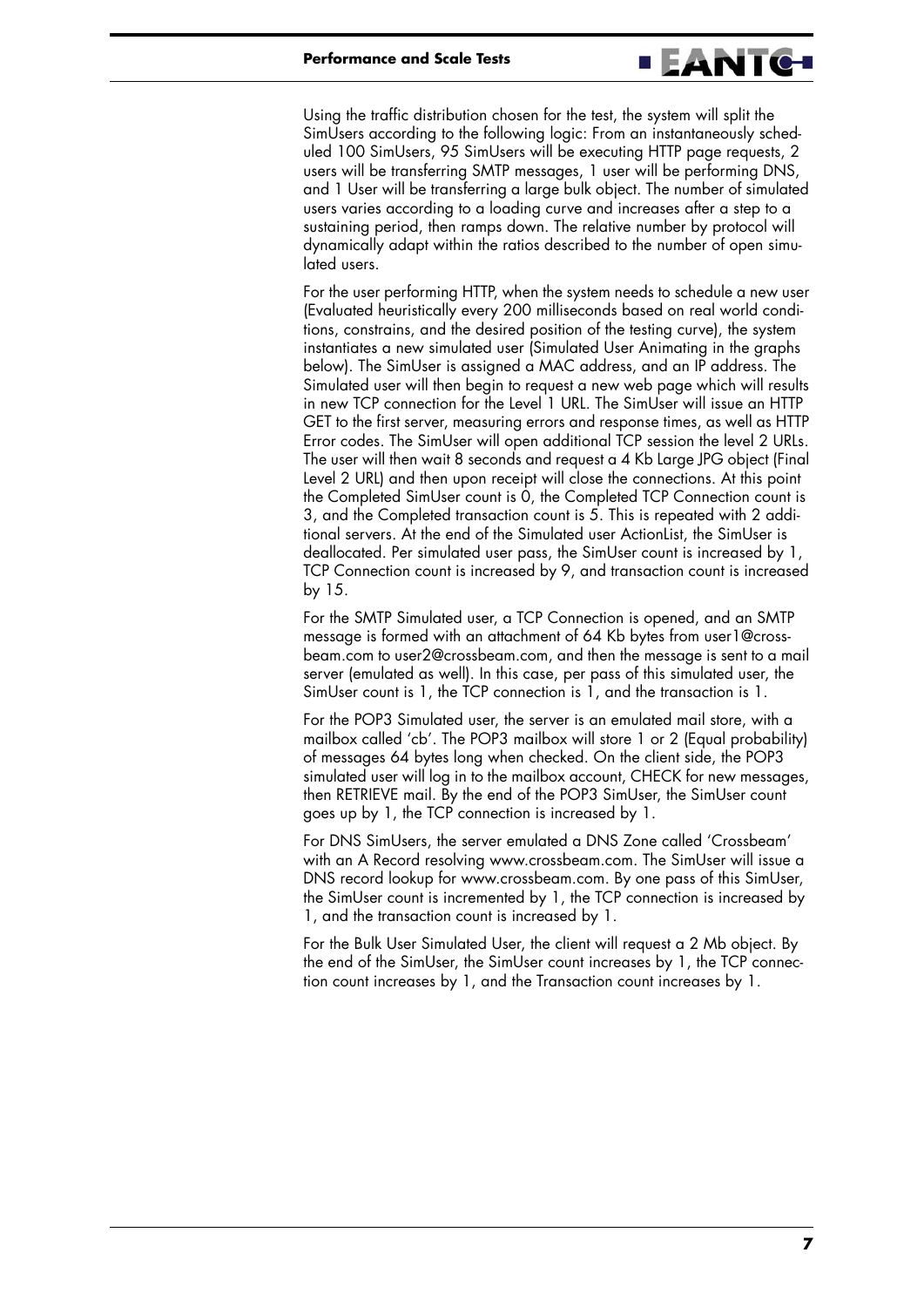### **EANTG-**

### **TEST SETUP** The following figure describes the logical test setup.

![](_page_9_Figure_3.jpeg)

### <span id="page-9-0"></span>**TABLE 5. Parameter Overview - Firewall forwarding performance**

| <b>Parameter</b>       | <b>Value</b>                                                             |
|------------------------|--------------------------------------------------------------------------|
| <b>Traffic Profile</b> | Ramp Up Time = 30 seconds per step,                                      |
|                        | Ramp UP Repetition= 5                                                    |
|                        | Stair Step Height = 208,000                                              |
|                        | Steady time per Ramp UP step = 30 second<br>Ramp Down Time = 240 seconds |
|                        | Steady time per Ramp UP step = 80 seconds                                |
| NAT Type               | Each client IP addresses is mapped to another IP address                 |
| <b>Test Duration</b>   | Ramp up phase: 750 seconds                                               |
|                        | Steady phase: 300 seconds                                                |
|                        | Ramp Down phase: 320 seconds                                             |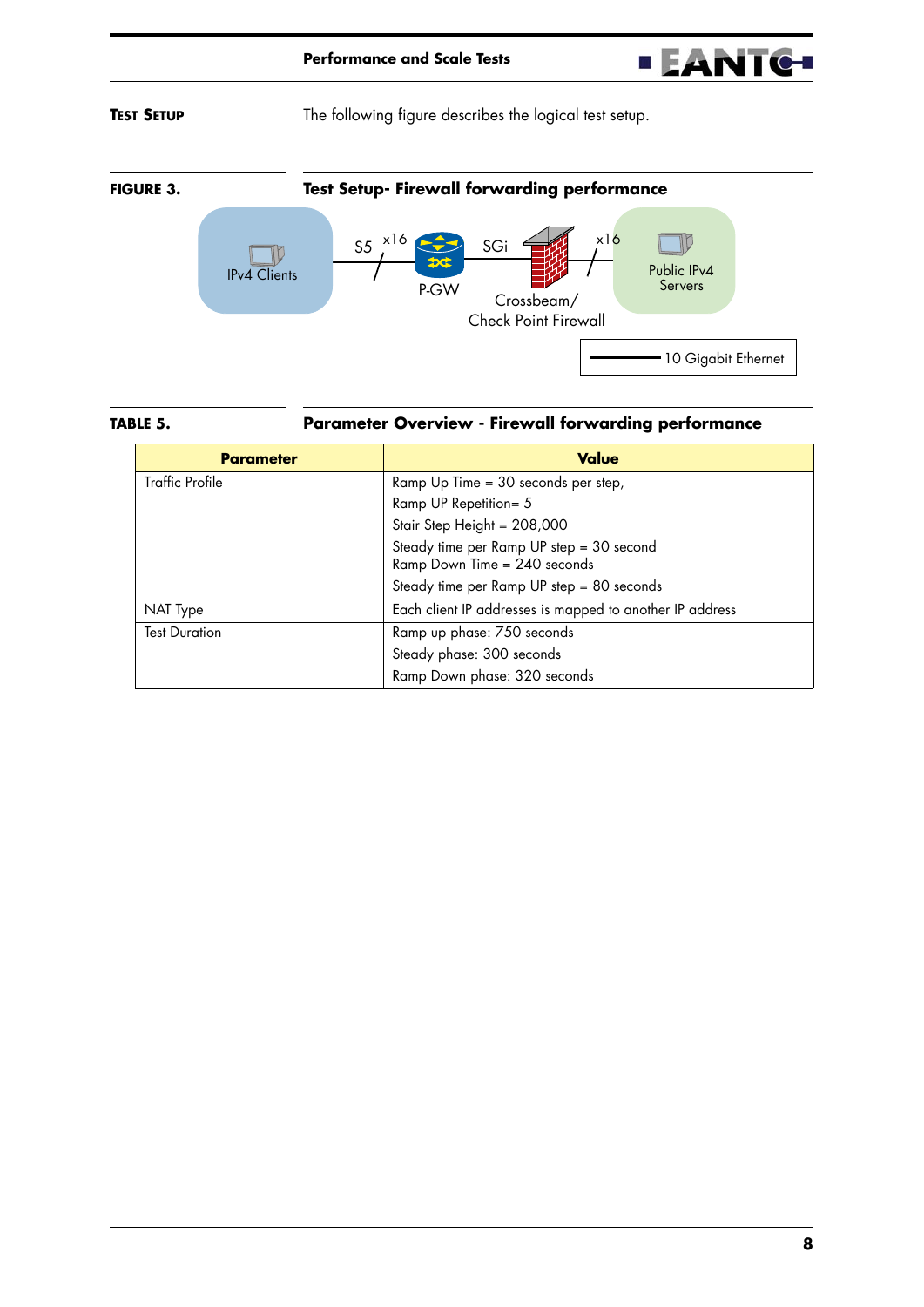![](_page_10_Picture_1.jpeg)

### <span id="page-10-0"></span>**TABLE 6. Total Traffic Definition for Firewall forwarding performance**

| <b>Parameter</b>                          | <b>Value</b>                                                                  |
|-------------------------------------------|-------------------------------------------------------------------------------|
| <b>HTTP Traffic</b>                       |                                                                               |
| Number of emulated clients                | 1,040,000                                                                     |
| Number of emulated server                 | 48                                                                            |
| HTTP Type                                 | 1.1                                                                           |
| 1x level 1 URL                            | 1,024 kByte                                                                   |
| 3x Level 2 URLs                           | 1.60 kBytes (small icons)                                                     |
| 1x Level 2 URL                            | 4 kByte (large image)                                                         |
| Think timer                               | 10 seconds                                                                    |
| Percent of total traffic                  | 95%                                                                           |
| <b>SMTP Traffic</b>                       |                                                                               |
| Number of emulated clients                | 1,040,000                                                                     |
| Number of emulated server                 | 48                                                                            |
| Object size (transferred file)            | 64 kByte                                                                      |
| Percent of total traffic                  | 1%                                                                            |
| <b>POP3 Traffic</b>                       |                                                                               |
| Number of emulated clients                | 1,040,000                                                                     |
| Number of emulated server                 | 48                                                                            |
| Object size (transferred file)            | 64 kByte                                                                      |
| Percent of total traffic                  | 2%                                                                            |
| <b>SmartPhone OS Over the Air Updates</b> |                                                                               |
| Traffic Type                              | <b>HTTP 1.1</b>                                                               |
| Number of emulated clients                | 1,040,000                                                                     |
| Number of emulated server                 | These subscribers use the same HTTP<br>servers as the HTTP traffic definition |
| Object size (transferred file)            | 2 MegaByte                                                                    |
| Percent of total traffic                  | 1%                                                                            |
| <b>DNS Traffic</b>                        |                                                                               |
| Number of emulated clients                | 1,040,000                                                                     |
| Number of emulated server                 | 48                                                                            |
| Object size (transferred file)            | 552 Bytes                                                                     |
| Percent of total traffic                  | 1%                                                                            |

### <span id="page-10-1"></span>**TABLE 7. Test Possibilities - Firewall forwarding performance**

| # Run | <b>Test Goal</b>                          | <b>NAT</b> | <b>IPS</b> |
|-------|-------------------------------------------|------------|------------|
|       | Throughput (Mix as                        | Off        | Off        |
| っ     | stated)                                   | On         | Off        |
| 3     |                                           | Off        | On         |
|       |                                           | On         | On         |
| 5     | Maximum connec-<br>tion setup rate (http) | On         | On         |

Please note that this test case was executed with a single device under test configuration with 8 APMs and 4 NPMs. Intially the customer suggested to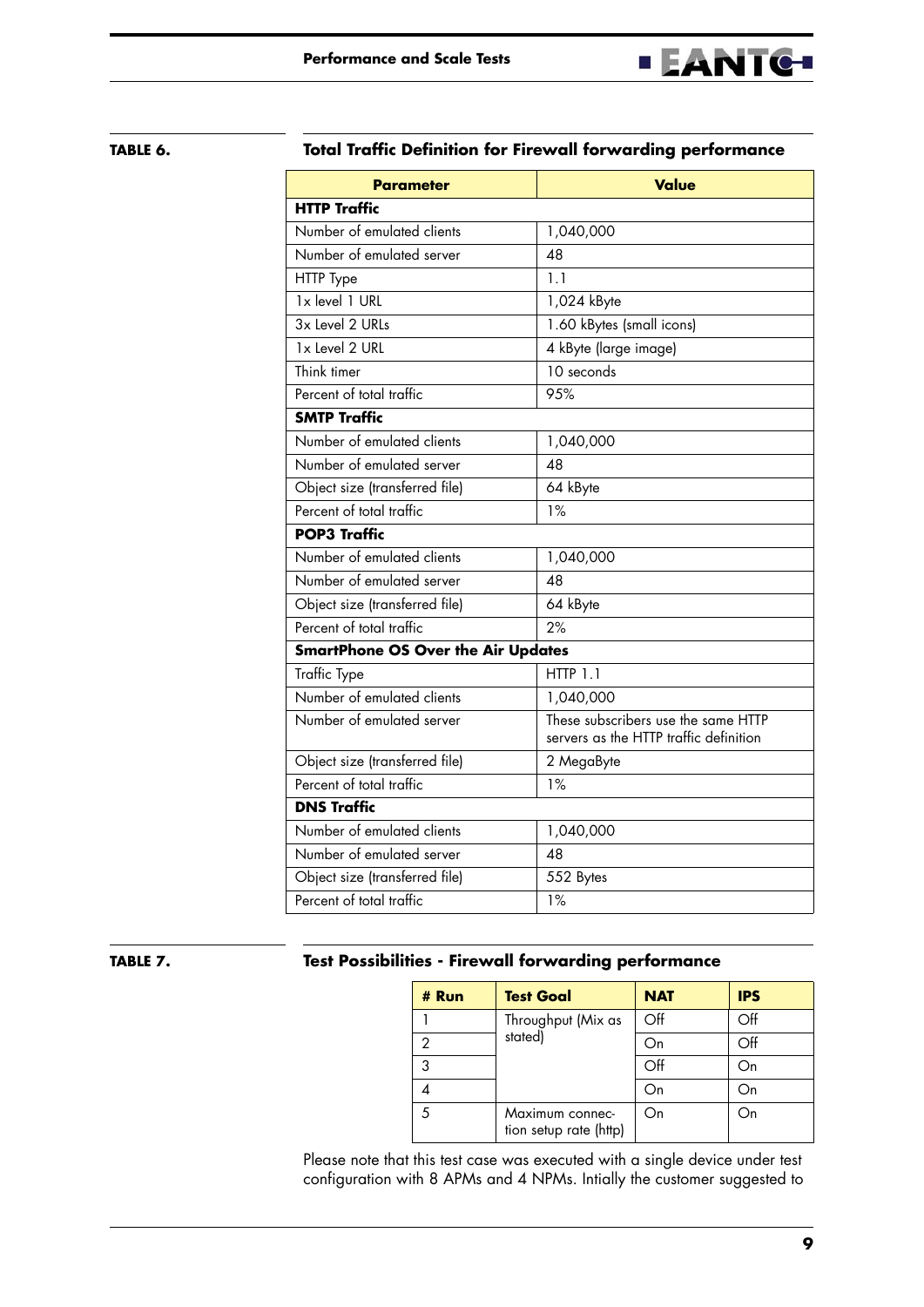![](_page_11_Picture_1.jpeg)

run an additional condition in which all successful connections were being logged by the firewall. Due to time constraints the customer decided to drop this condition.

**PROCEDURE** Two test phases were planned, each executed according to the test possibilities described in [Table](#page-10-1) 7.

### **TCP Connection Setup Rate**

Purpose: With this test we determined the maximum rate at which new TCP connections can be established.

The analyzer increased the connection setup rate until the targeted session number is reached.

### **Throughput and Maximum Concurrent Connections**

Purpose: With this test we determined the maximum throughput performance at a high but realistic number of concurrent connections.

Using the traffic profile described in [table](#page-10-0) 6, the analyzer increased the transactions and the resulting bandwidth until session timeouts and TCP failures exceed the allowed values described in [Table](#page-11-0) 8.We defined the following parameters for healthy session:

### <span id="page-11-0"></span>**TABLE 8. Per Subscriber Connection Quality**

| <b>Monitored Parameter</b>                          | <b>Maximum Value Accepted</b> |
|-----------------------------------------------------|-------------------------------|
| Maximum Response Time per Page                      | 3,000 msec                    |
| <b>HTTP</b> Errors                                  | O                             |
| User Aborts                                         | 0.01%                         |
| <b>TCP Connection Frror</b>                         | O                             |
| <b>TCP Timeout</b>                                  | Ω                             |
| Avalanche memory pool                               | <=95% of physical RAM         |
| Avalanche CPU Utilization                           | $\epsilon = 97\%$             |
| TX L2 Server Packet rate - RX Client<br>packet Rate | $<$ 3% loss                   |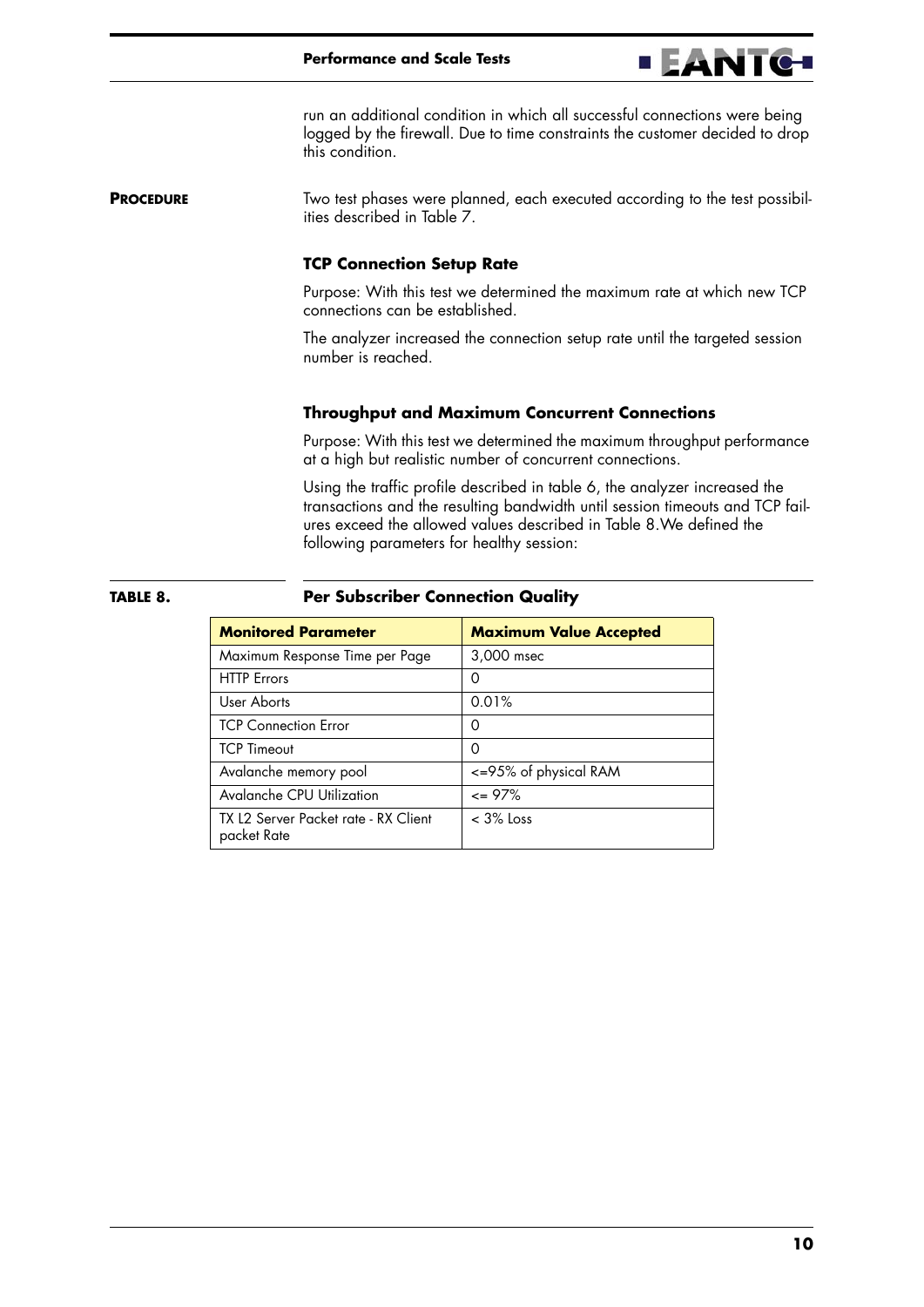![](_page_12_Picture_1.jpeg)

**RESULTS** [Figure 4](#page-12-1) illustrates the traffic load profile configuration as described in [Table](#page-9-0) 5. Specifically it shows the 5 steps, steady-state and ramp-down phases of the test.

<span id="page-12-1"></span>![](_page_12_Figure_3.jpeg)

[Figure 5](#page-12-0) shows the distribution of simulated alive users load profile.

<span id="page-12-0"></span>![](_page_12_Figure_5.jpeg)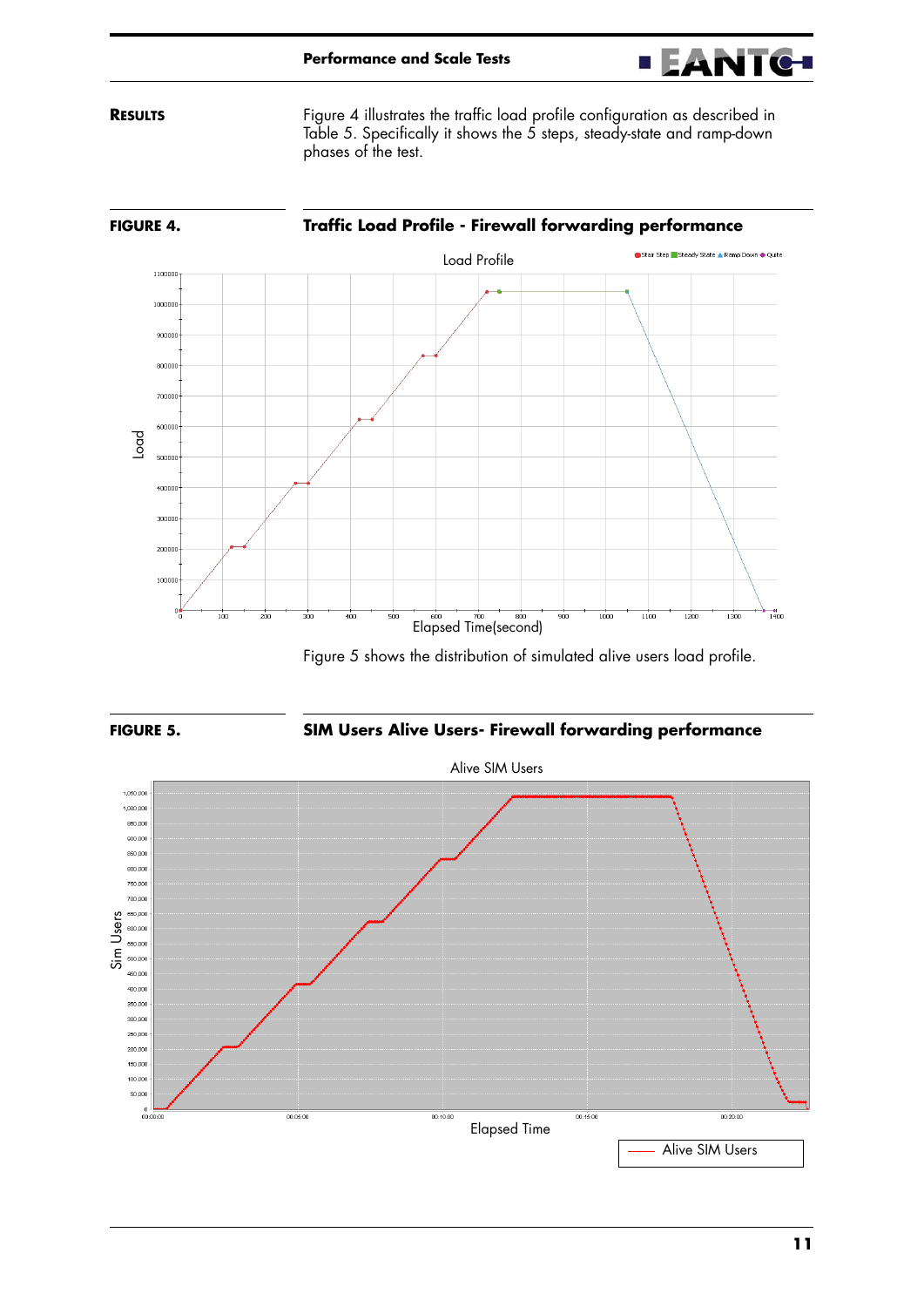![](_page_13_Picture_1.jpeg)

<span id="page-13-0"></span>![](_page_13_Figure_2.jpeg)

[Figure 6](#page-13-0) describes the user state during the steady phase. The average new SIMUser generated rate was approximately 42,184.25 per second.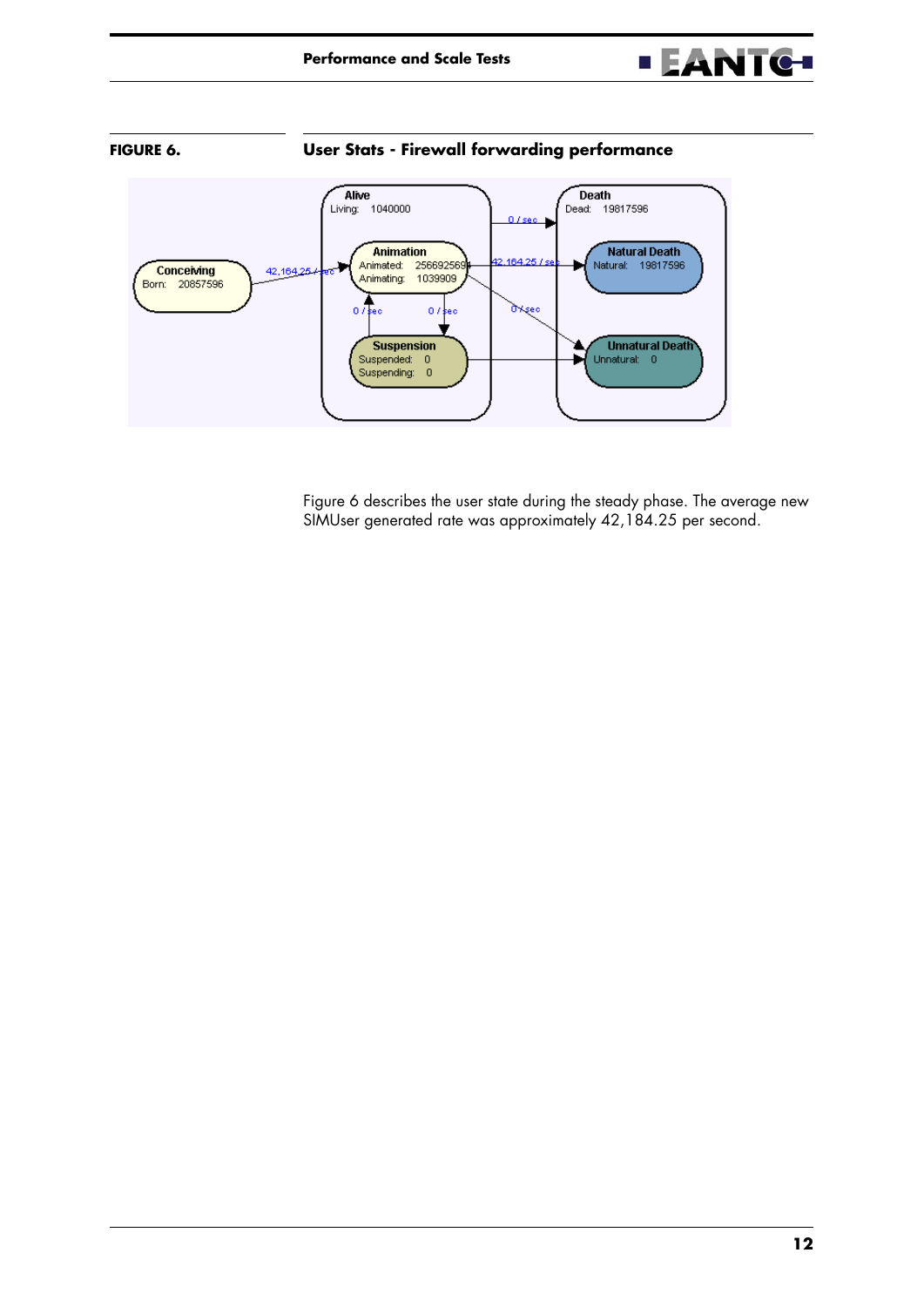### <span id="page-14-0"></span>**Test Run 1(Firewall only - NAT and IPS Disabled)**

In this test run only the firewall function was active on the DUT. Both NAT and IPS were deactivated. Measurements are only meaningful in the steady state phase when all TCP connections are active.

**EANTG-**

The analyzer showed approximately 108 Gbit/s average Layer two throughput (bidirectional) when maximum traffic profile load was reached.

![](_page_14_Figure_4.jpeg)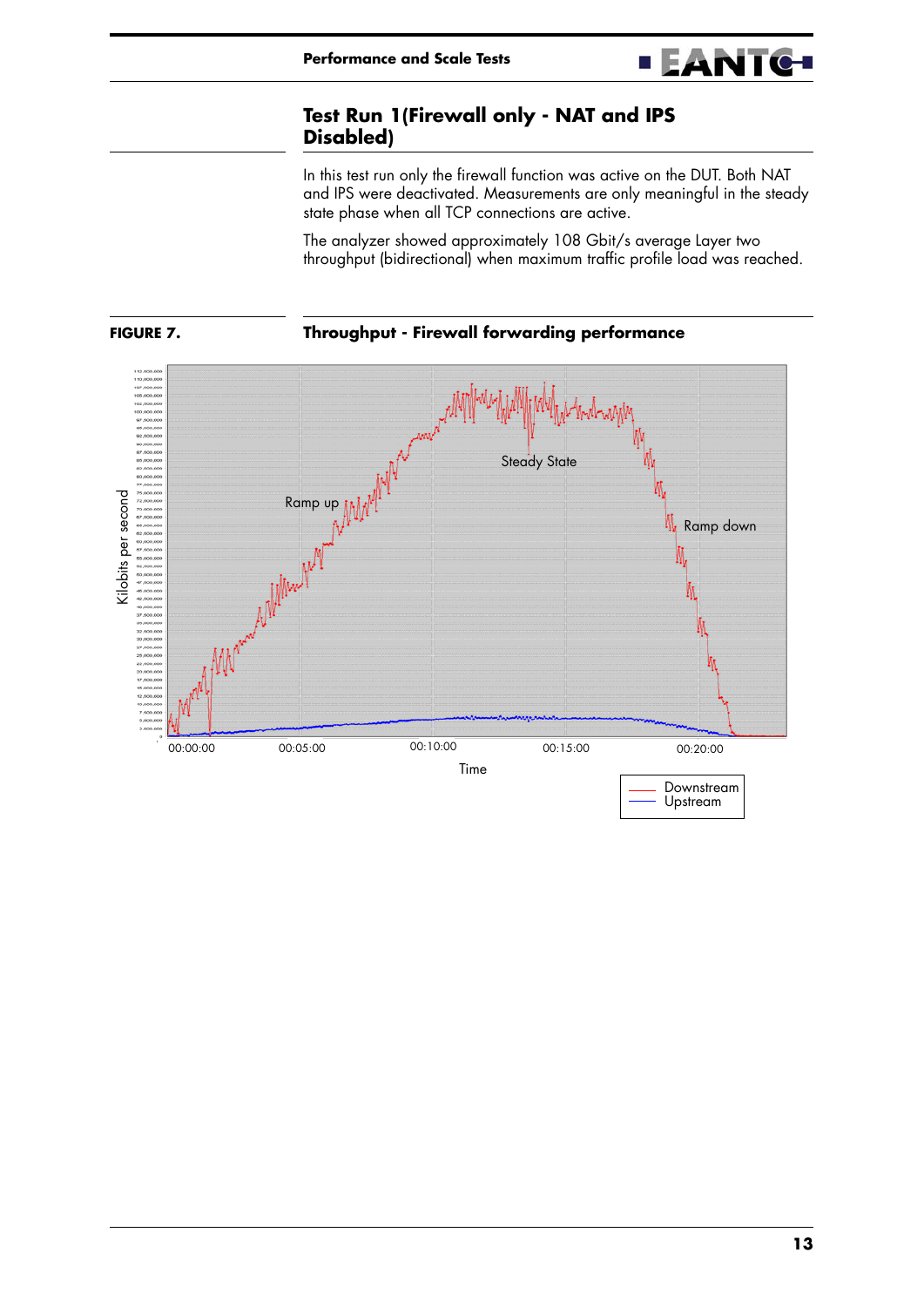![](_page_15_Picture_1.jpeg)

![](_page_15_Figure_2.jpeg)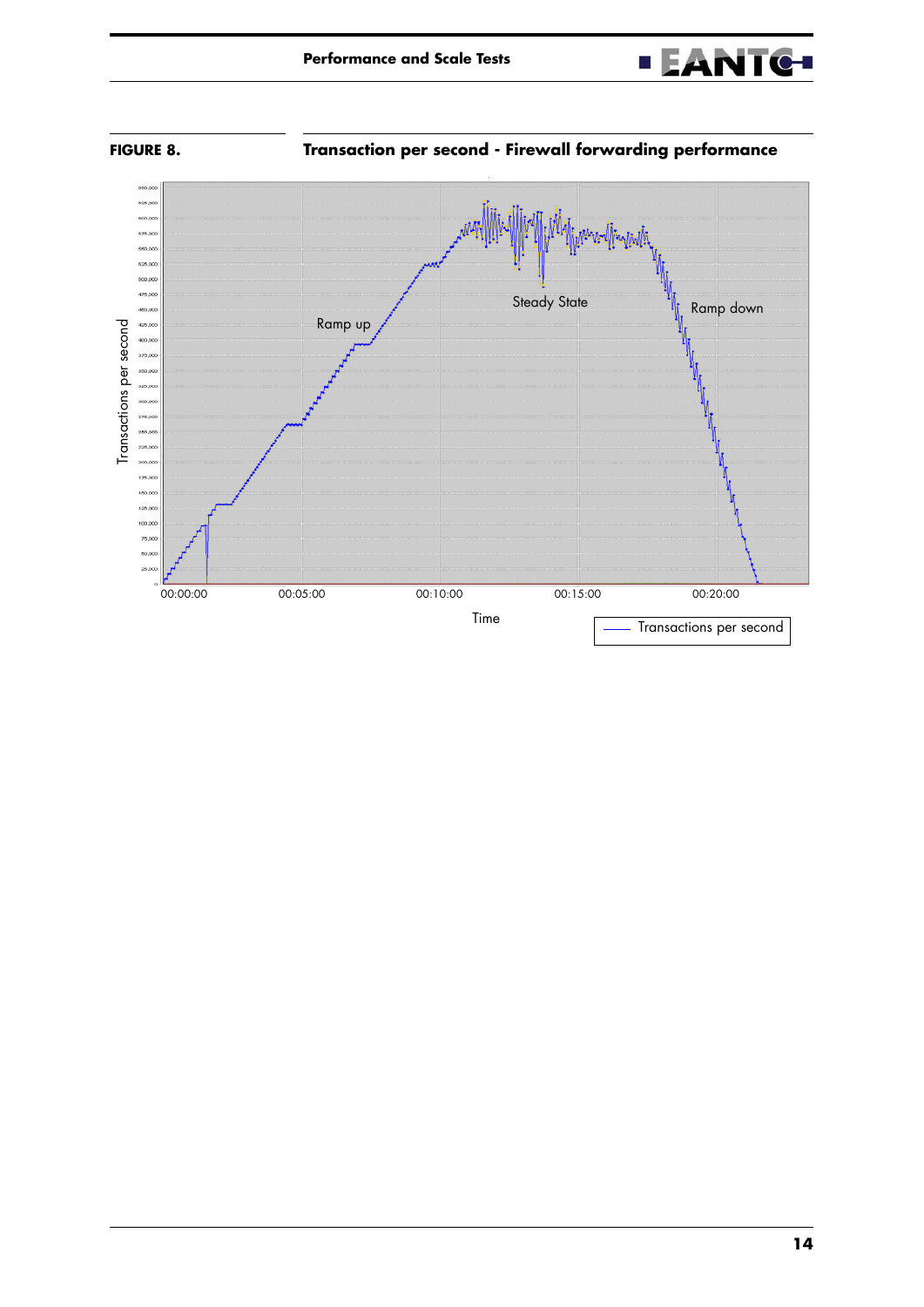![](_page_16_Picture_1.jpeg)

![](_page_16_Figure_2.jpeg)

**FIGURE 9. TCP connections per second - Firewall forwarding performance**

![](_page_16_Figure_4.jpeg)

![](_page_16_Figure_5.jpeg)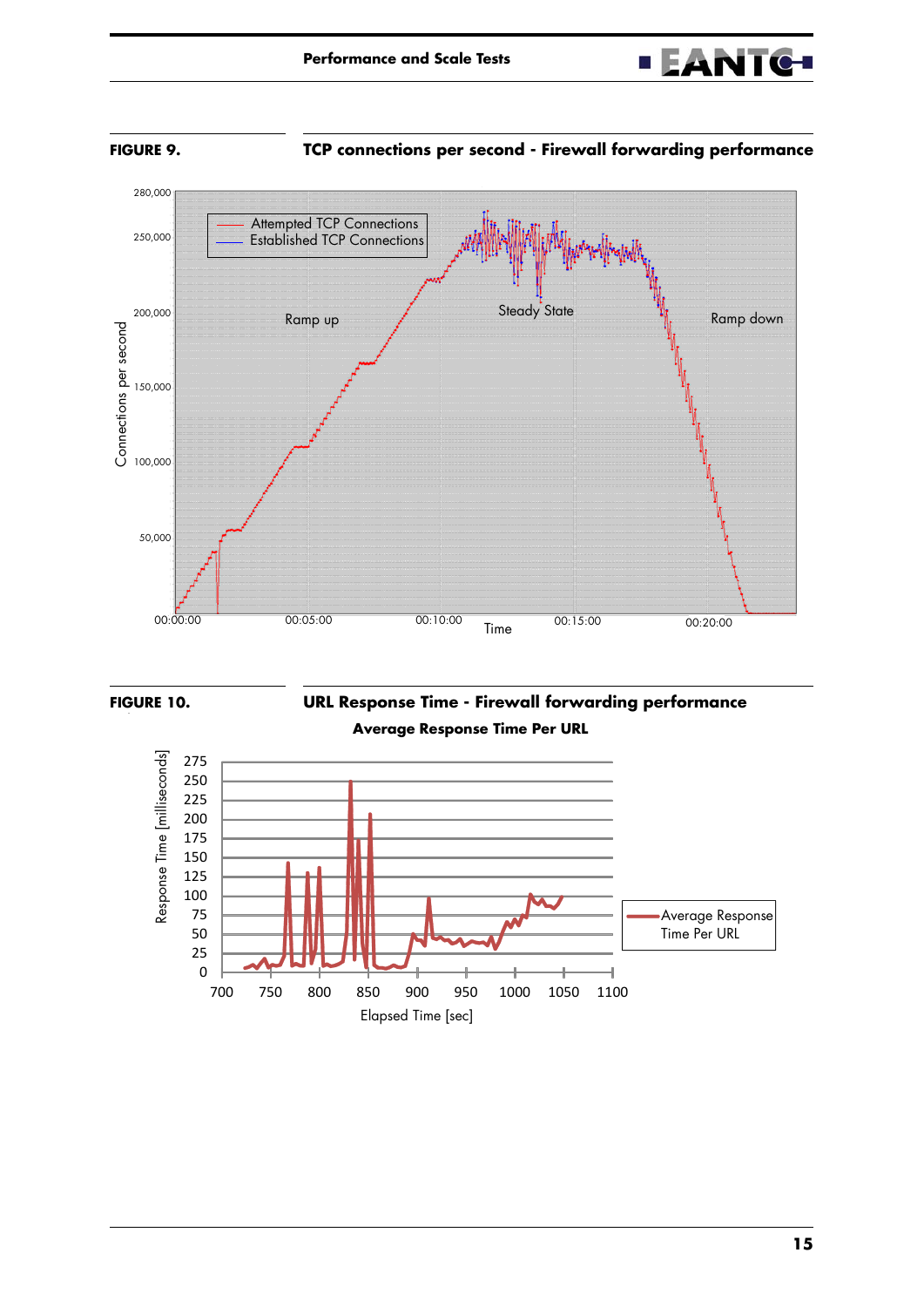### **Test Run 2 (Only NAT enabled)**

[Figure 11](#page-17-1) describes the throughput performance of the DUT when NAT function was enabled. The analyzer showed approximately 107 Gbit/s average Layer two throughput (bidirectional) when maximum traffic profile load was reached.

**EANTG-**

<span id="page-17-1"></span><span id="page-17-0"></span>![](_page_17_Figure_3.jpeg)

![](_page_17_Figure_4.jpeg)

[Figure 12](#page-18-0) shows the distribution of application layer objects transaction performance of DUT. At the steady state, the DUT supported approximately 585,158 objects transactions per second.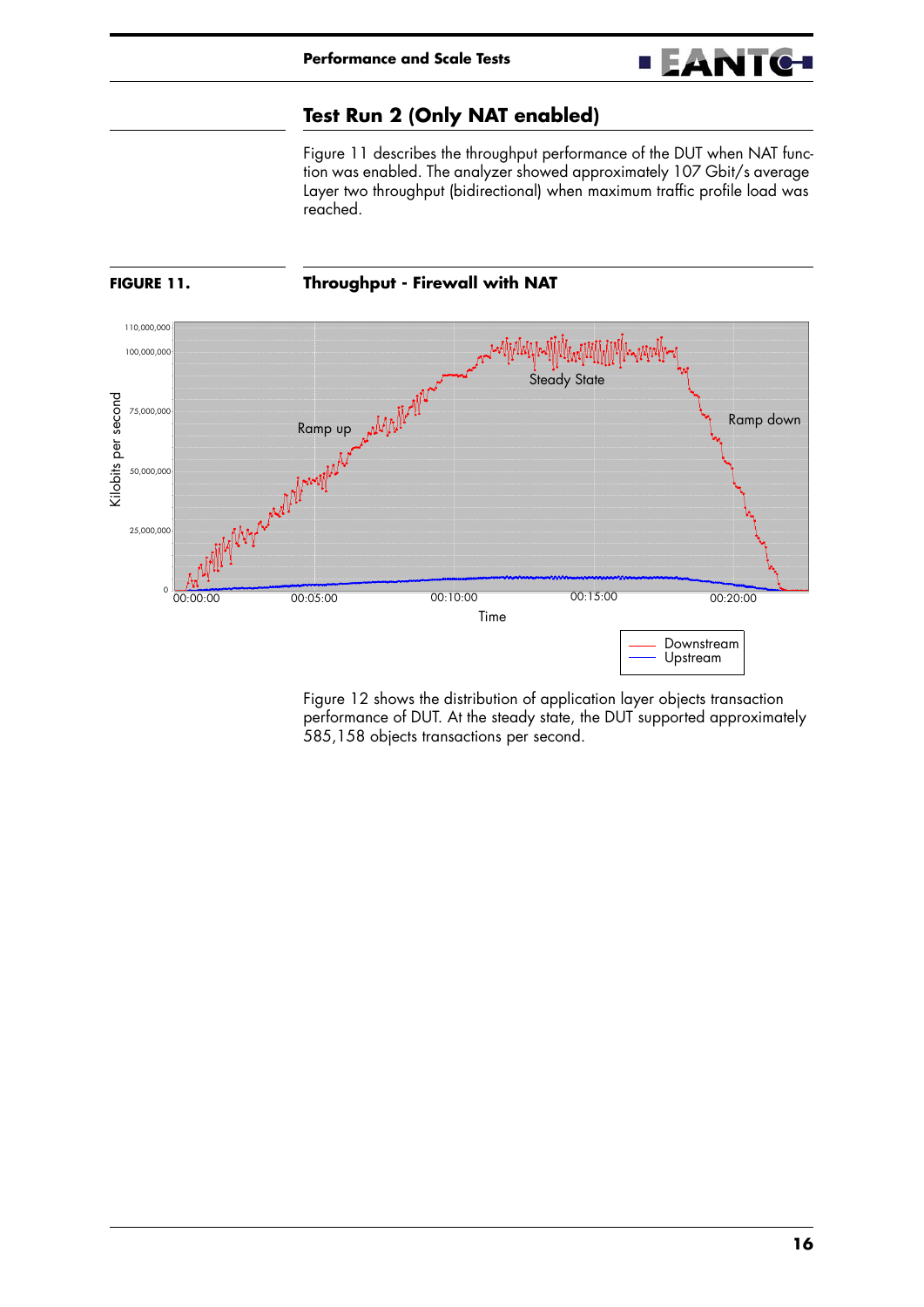![](_page_18_Picture_1.jpeg)

<span id="page-18-0"></span>![](_page_18_Figure_2.jpeg)

![](_page_18_Figure_3.jpeg)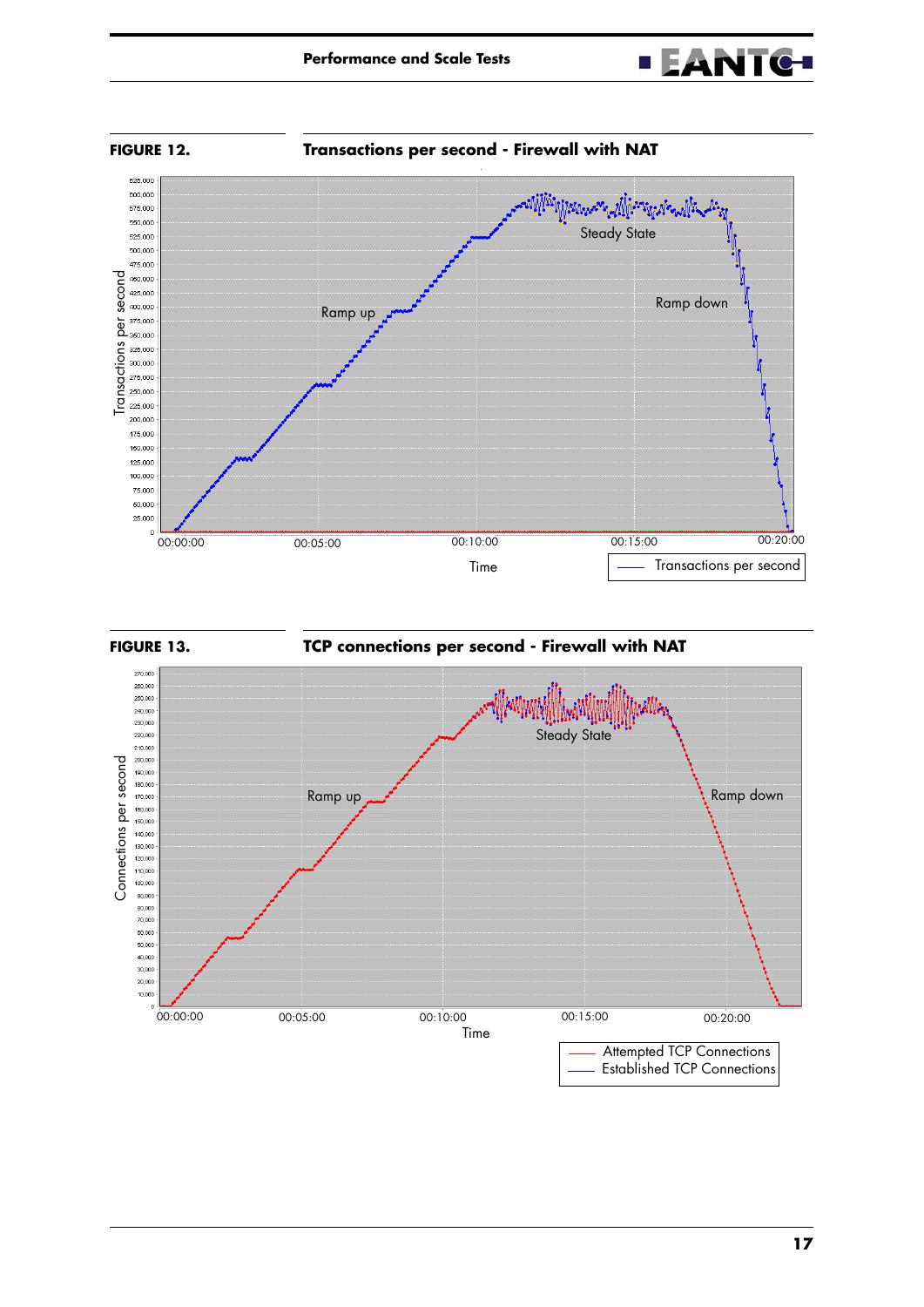![](_page_19_Picture_1.jpeg)

![](_page_19_Figure_2.jpeg)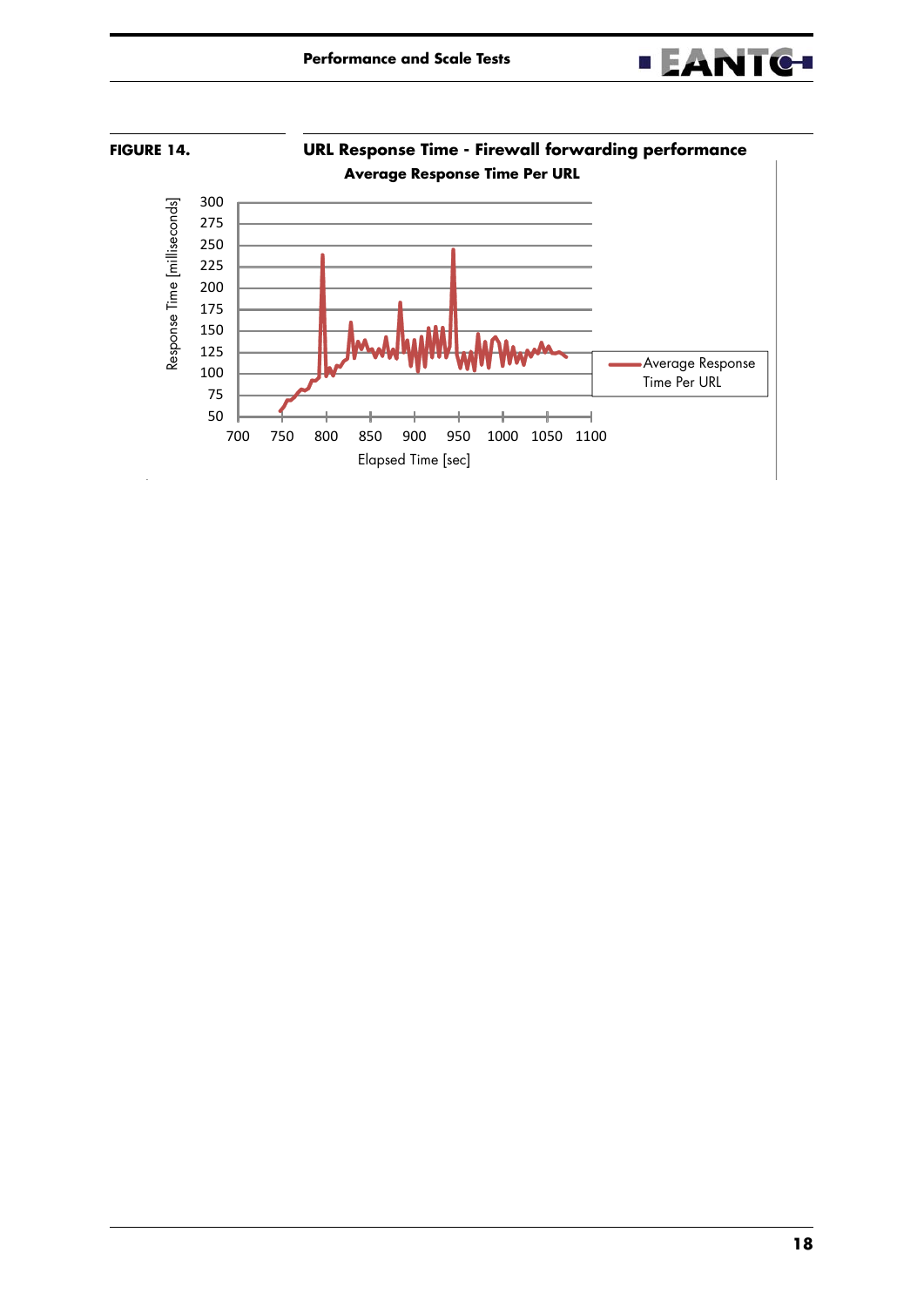![](_page_20_Picture_1.jpeg)

### **Test Run 3 (IPS only enabled)**

[Figure 15](#page-20-1) describes the throughput performance of the DUT when Intrusion Prevention System (IPS) was enabled. The IPS configuration used the default option that is pre-packaged with the Check Point solution. The analyzer showed approximately 106.5 Gbit/s average Layer two throughput (bidirectional) when maximum traffic profile load was reached.

<span id="page-20-1"></span><span id="page-20-0"></span>![](_page_20_Figure_4.jpeg)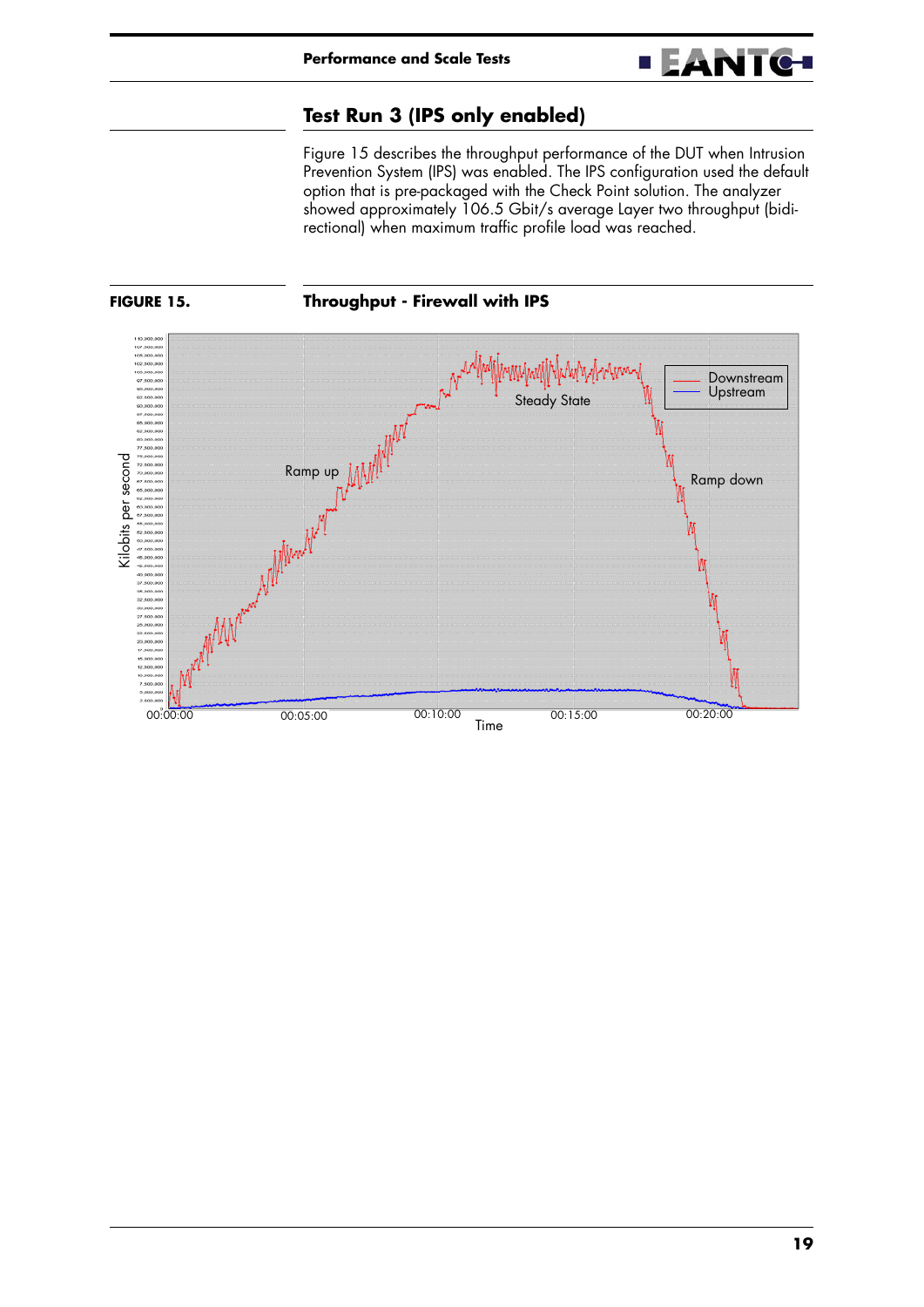![](_page_21_Picture_1.jpeg)

![](_page_21_Figure_2.jpeg)

![](_page_21_Figure_3.jpeg)

![](_page_21_Figure_4.jpeg)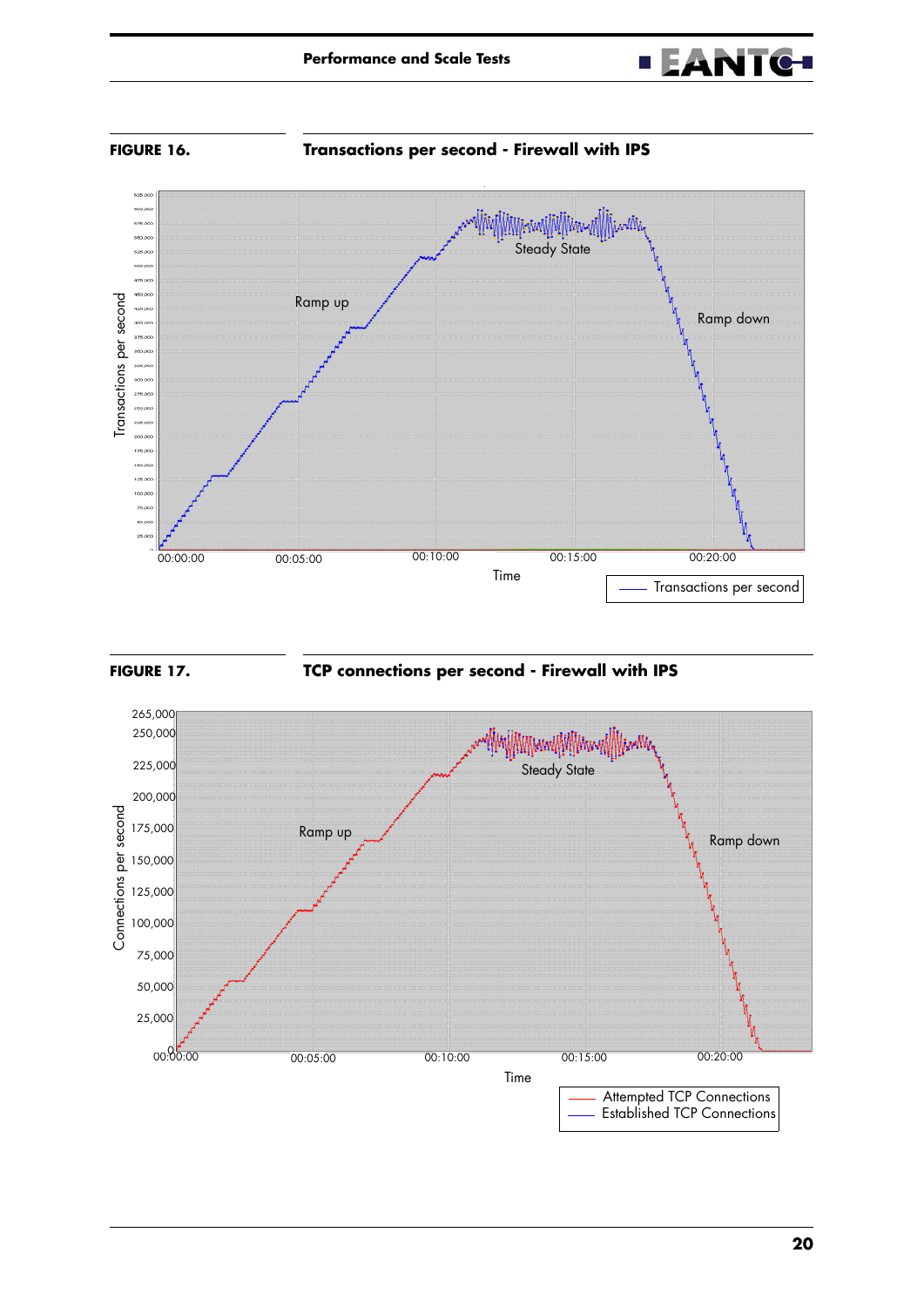![](_page_22_Picture_1.jpeg)

![](_page_22_Figure_2.jpeg)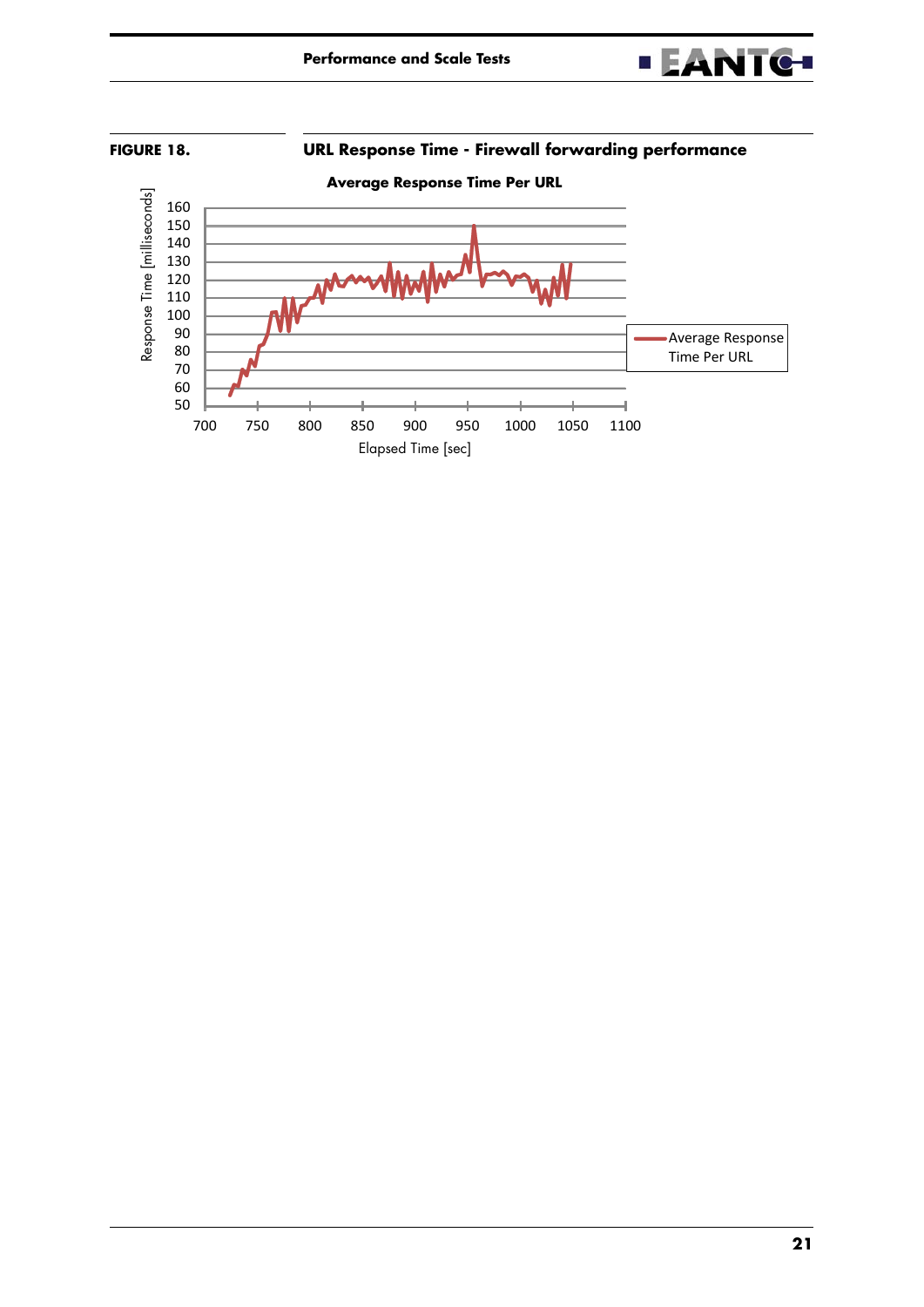### **EANTG-**

### <span id="page-23-0"></span>**Test Run 4 (NAT and IPS Enabled)**

The following figures depict the results of the same test configuration with both Network Address Translation (NAT) and Intrusion Prevention System (IPS) were activated.

[Figure 19](#page-23-1) shows the throughput performance of the DUT when Intrusion Prevention System (IPS) and Network Address Translation (NAT) were enabled. Both services were using the same configuration described in the previous two test cases. In this test run both services were active at the same time. We recorded approximately 105.5 Gbit/s of throughput during the steady state in this test.

<span id="page-23-1"></span>![](_page_23_Figure_5.jpeg)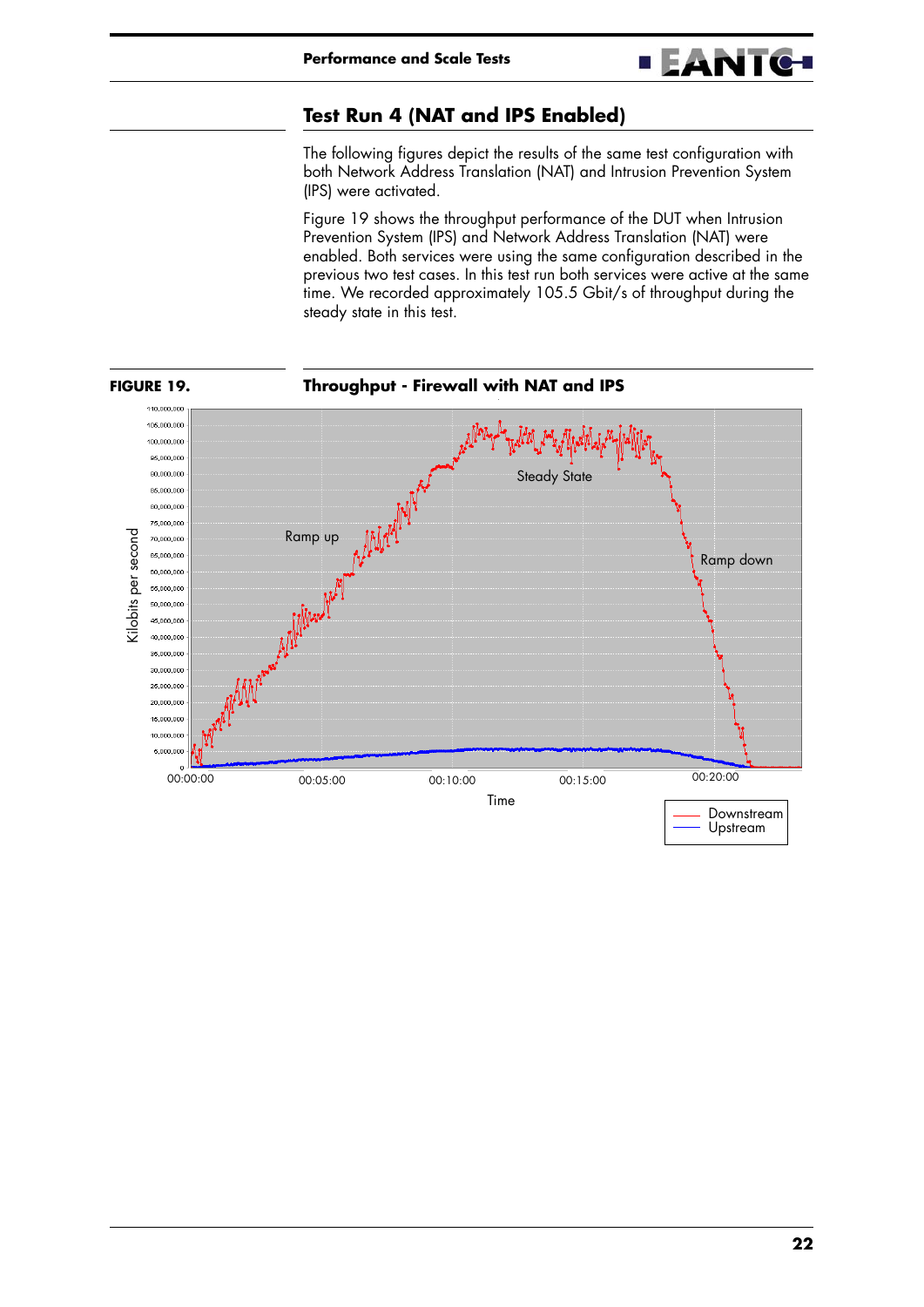![](_page_24_Picture_1.jpeg)

![](_page_24_Figure_2.jpeg)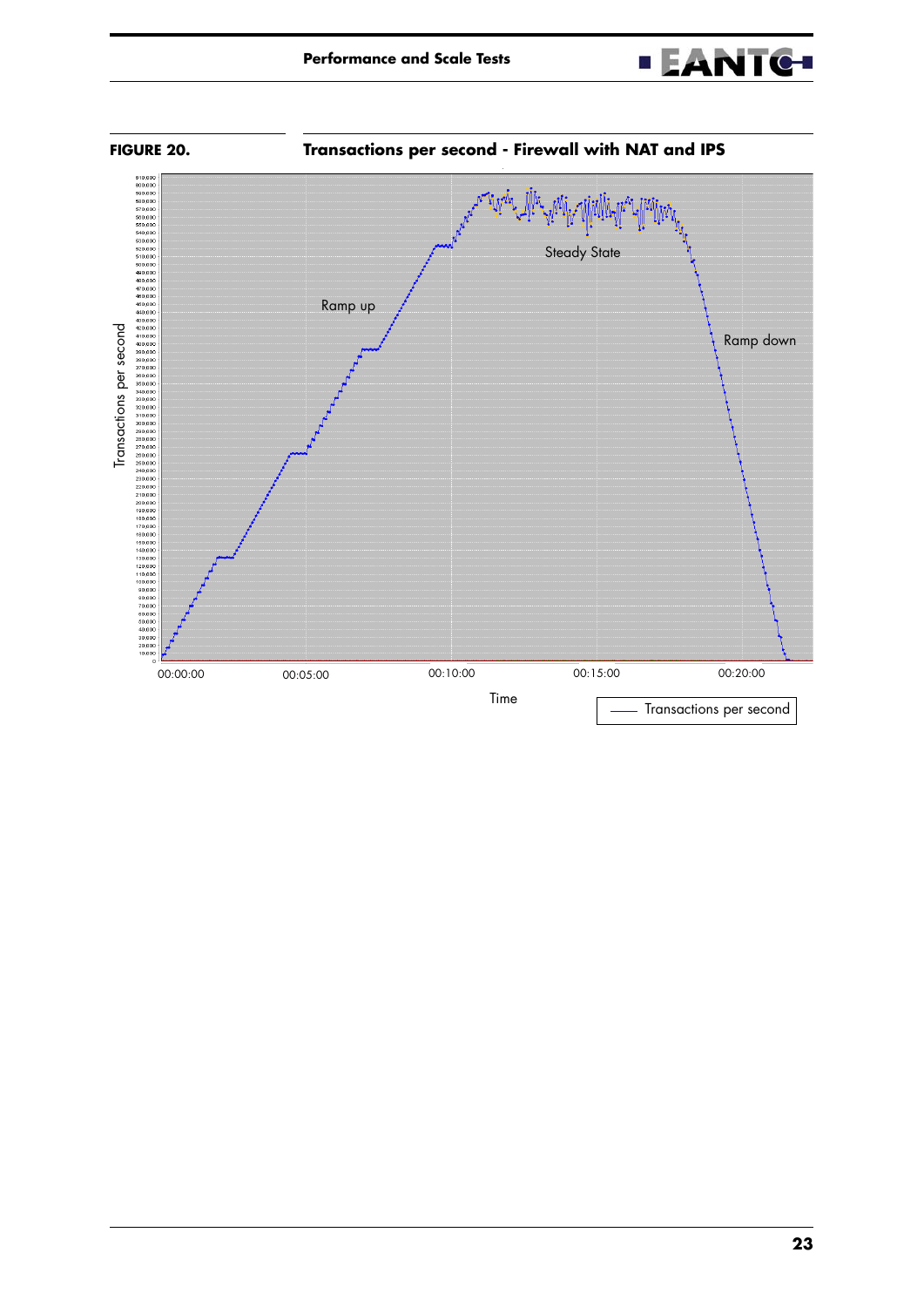![](_page_25_Picture_1.jpeg)

![](_page_25_Figure_2.jpeg)

![](_page_25_Figure_3.jpeg)

**FIGURE 22. URL Response Time- Firewall forwarding performance**

![](_page_25_Figure_5.jpeg)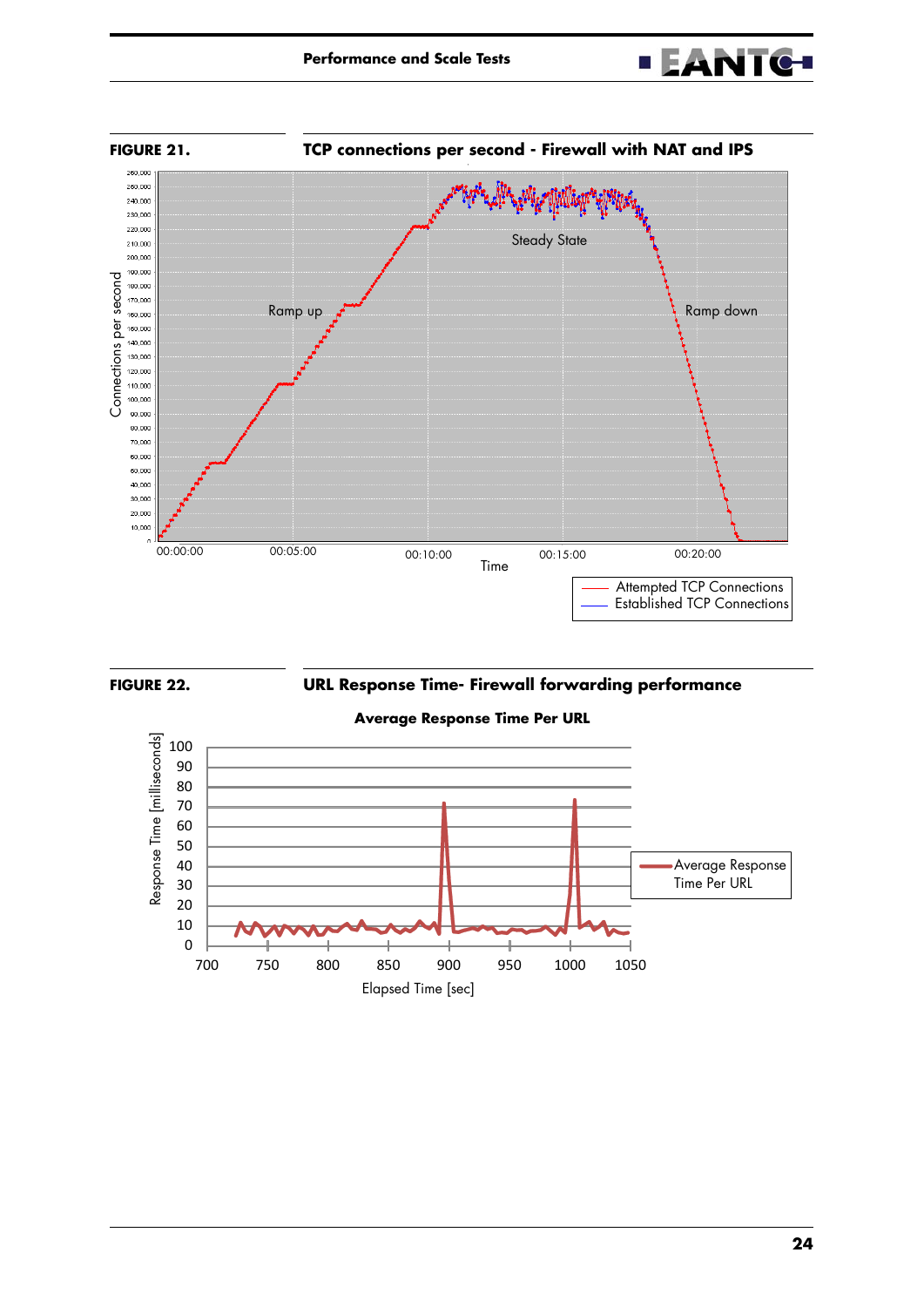|                                                                 | <b>Run1 - Firewall</b><br>Only | <b>Run2 - Firewall</b><br>and NAT | Run3 - Fire-<br>wall and IPS | <b>Run4 - Firewall</b><br><b>NAT and IPS</b> |
|-----------------------------------------------------------------|--------------------------------|-----------------------------------|------------------------------|----------------------------------------------|
| <b>Established TCP</b><br><b>Connections</b>                    | 210,270,881                    | 207,996,911                       | 208,058,410                  | 210,830,122                                  |
| Average down-<br>stream throughput<br>$[Gbit/s]^\alpha$         | 101.8                          | 101.5                             | 100.9                        | 100.0                                        |
| <b>Average upstream</b><br>throughput [Gbit/s] <sup>a</sup>     | 5.5                            | 5.6                               | 5.6                          | 5.5                                          |
| <b>Total throughput</b><br>[Gbit/s]                             | 107.2                          | 107.1                             | 106.5                        | 105.5                                        |
| <b>CPU utilization (APM</b><br>/ NPM) [%]                       | 58 / 99                        | 60 / 99                           | 61/99                        | 65/99                                        |
| <b>TCP</b> connection<br><b>Setup Rate per</b><br>secondb       | 244,166                        | 247,152                           | 243,616                      | 241,595                                      |
| Layer 7 Object<br><b>Transaction per</b><br>second <sup>c</sup> | 577,263                        | 585,158                           | 576,686                      | 578,151                                      |
| <b>URL Average</b><br><b>Response Time [ms]</b>                 | 45.8                           | 121.0                             | 111.8                        | 10.2                                         |
| <b>Maximum Concur-</b><br>rent connection                       | 4,045,337                      | 4,021,164                         | 4,014,250                    | 3,980,403                                    |

| TABLE 9. | <b>Results - Firewall forwarding performance</b> |  |
|----------|--------------------------------------------------|--|
|          |                                                  |  |

a. As reported by the analyzer; throughput is defined as the point in time in which the maximum desired load is equal to the current load trended with the incoming L2 and outgoing L2 traffic.

b. TCP connection setup rate was measured approximately when the traffic profile load is in steady state.

c. Layer 7 Object Transaction Rate was measured approximately when the traffic profile load was in steady state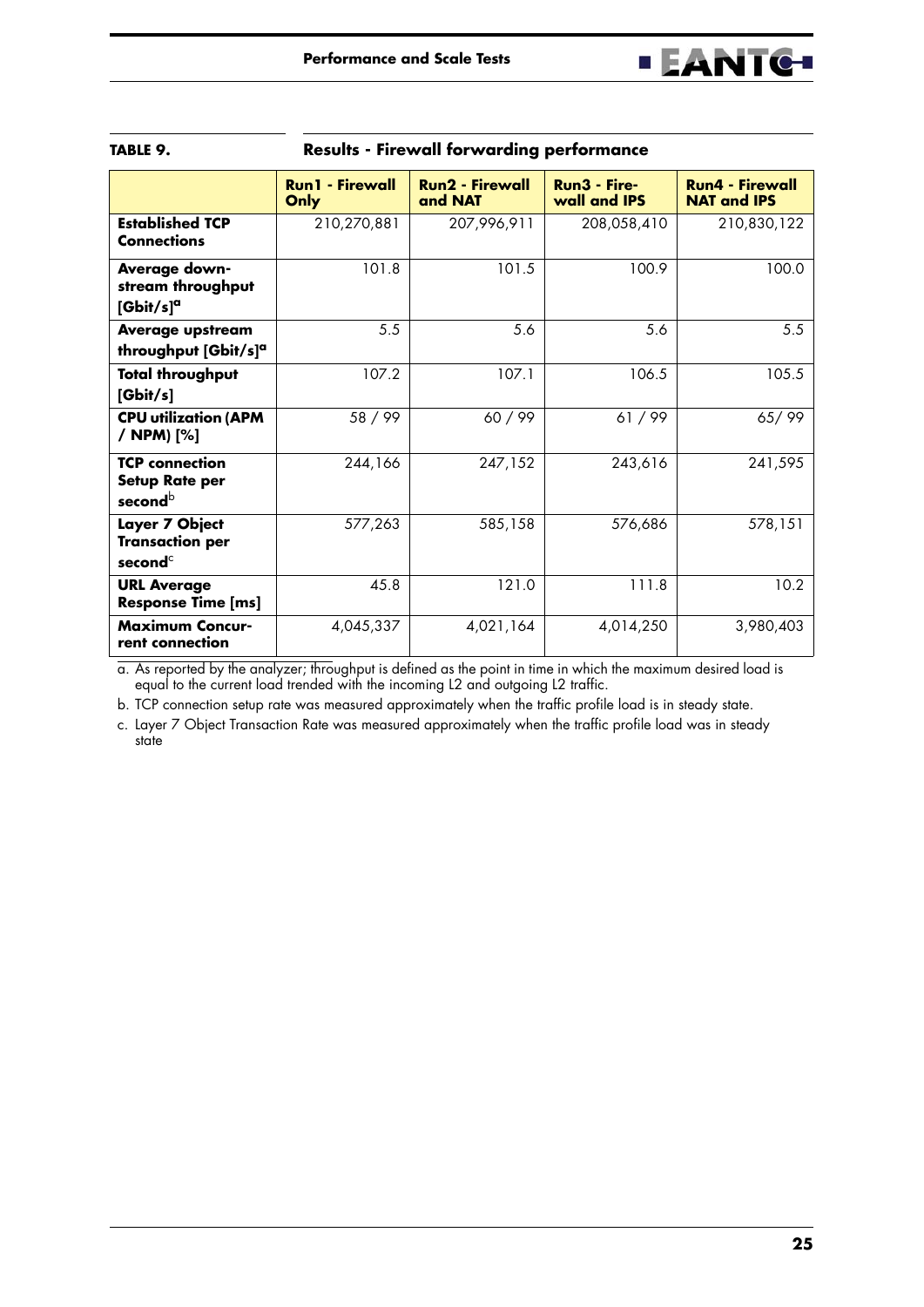![](_page_27_Picture_1.jpeg)

This test case was executed in line with the first goal of tests: evaluate the TCP session setup rate that the device under test could support.

**EANTG-**

<span id="page-27-1"></span><span id="page-27-0"></span>![](_page_27_Figure_3.jpeg)

Time

[Figure 23](#page-27-1) provides a useful visualization to the methodology such a test uses. The tester is configured to a certain value of TCP sessions rate to achieve (the goal). Typically the goal is set to a value higher than the one the vendor believes he or she could support. This is represented by the red line above. The blue line represents the rate at which TCP sessions could be setup successfully. Since the tester continues trying to increase the rate even as the device under test can not support a higher activation rate, the tester affects the DUT in such a way that the performance decreases after the maximum is reached (see in the downwards slope after 274,000 TCP sessions per second.